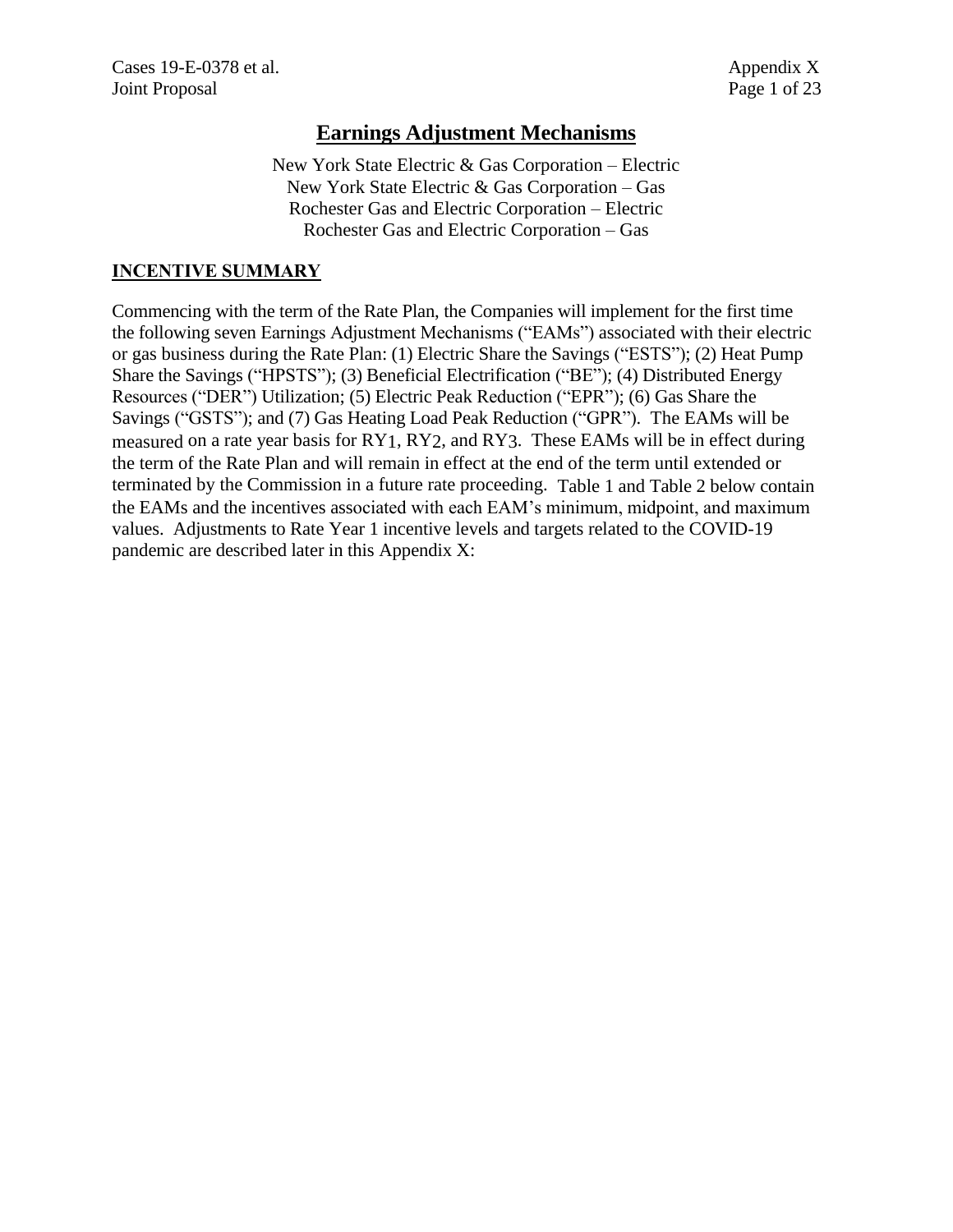|                        |                                                                                                   |            | <b>Rate Year 1</b>                                                   | <b>Rate Year 2</b>                            | <b>Rate Year 3</b>         |  |
|------------------------|---------------------------------------------------------------------------------------------------|------------|----------------------------------------------------------------------|-----------------------------------------------|----------------------------|--|
| <b>EAM</b>             | <b>Description</b>                                                                                |            |                                                                      | (EAMs in \$)                                  |                            |  |
|                        |                                                                                                   |            | <b>NYSEG</b>                                                         | <b>NYSEG</b>                                  | <b>NYSEG</b>               |  |
| <b>Electric Share</b>  | Based on lifetime MWh savings'                                                                    | Min        | 30% of \$ / Lifetime MWh Savings applied to                          |                                               |                            |  |
| the Savings            | unit cost reductions.                                                                             | Mid        | acquired EE Savings                                                  |                                               |                            |  |
|                        |                                                                                                   | Max        |                                                                      |                                               |                            |  |
| <b>Heat Pump</b>       | <b>Based on lifetime MMBTU</b>                                                                    | Min        |                                                                      | 30% of \$ / Lifetime MMBtu Savings applied to |                            |  |
| <b>Share the</b>       | savings' unit cost reductions.                                                                    | Mid        |                                                                      | acquired Heat Pump Savings                    |                            |  |
| <b>Savings</b>         |                                                                                                   | Max        |                                                                      |                                               |                            |  |
| <b>Beneficial</b>      | Based on GHG reductions                                                                           | Min        | \$<br>403,286                                                        | \$<br>448,024                                 | \$<br>509,009              |  |
| <b>Electrification</b> | provided by Heat Pumps and<br>EVs.                                                                | Mid        | \$<br>806,571                                                        | \$<br>896,048                                 | 1,018,018<br>\$            |  |
|                        |                                                                                                   | Max        | \$<br>1,613,143                                                      | \$<br>1,792,095                               | 2,036,037<br>\$            |  |
| <b>DER</b>             | Based on Solar and Storage                                                                        | Min<br>Mid | \$<br>403,286                                                        | $\mathcal{S}$<br>448,024                      | \$<br>509,009              |  |
| <b>Utilization</b>     | installations (in MWh).                                                                           | Max        | \$<br>1,209,857<br>\$                                                | \$<br>1,344,071<br>\$                         | \$<br>1,527,027<br>\$      |  |
|                        |                                                                                                   | Min        | 2,419,714<br>\$<br>403,286                                           | 2,688,143<br>\$<br>448,024                    | 3,054,055<br>\$<br>509,009 |  |
| <b>Electric Peak</b>   | Based on electric peak reduction<br>below NYISO ICAP forecast for<br>Company service territories. | Mid        |                                                                      |                                               |                            |  |
| <b>Reduction</b>       |                                                                                                   |            | \$<br>806,571                                                        | \$<br>896,048                                 | \$<br>1,018,018            |  |
|                        |                                                                                                   | Max        | \$<br>1,613,143                                                      | \$<br>1,792,095                               | 2,036,037<br>\$            |  |
| <b>Total</b>           | Sum of all electric EAMs;                                                                         | Min        | \$<br>1,209,857                                                      | \$<br>1,344,071                               | 1,527,027<br>S             |  |
| <b>Electric</b>        | includes the Share the Savings                                                                    | Mid        | \$<br>5,574,681                                                      | \$<br>6,276,588                               | 7,395,978<br>\$            |  |
|                        | EAMs.                                                                                             | Max        | \$10,037,858                                                         | \$11,408,317                                  | \$13,409,237               |  |
| <b>Gas Share the</b>   |                                                                                                   | Min        | 30% of \$ / Lifetime MMBtu Savings applied to<br>acquired EE Savings |                                               |                            |  |
| <b>Savings</b>         | <b>Based on lifetime MMBTU</b><br>savings' unit cost reductions.                                  | Mid        |                                                                      |                                               |                            |  |
|                        |                                                                                                   | Max        |                                                                      |                                               |                            |  |
| <b>Gas Heating</b>     | Based on gas peak day per                                                                         | Min        | $\mathcal{S}$<br>109,744                                             | \$<br>120,370                                 | \$<br>132,085              |  |
| <b>Load Peak</b>       | heating degree day usage                                                                          | Mid        | \$<br>219,488                                                        | \$<br>240,740                                 | $\mathcal{S}$<br>264,171   |  |
| <b>Reduction</b>       | reductions.                                                                                       | Max        | \$<br>438,976                                                        | \$<br>481,481                                 | \$<br>528,341              |  |
|                        |                                                                                                   | Min        | \$<br>109,744                                                        | \$<br>120,370                                 | \$<br>132,085              |  |
| <b>Total</b>           | Sum of all gas EAMs; includes                                                                     | Mid        | \$<br>505,056                                                        | \$<br>646,099                                 | \$<br>767,822              |  |
| Gas                    | the Share the Savings EAM.                                                                        | Max        | \$<br>871,654                                                        | \$1,095,661                                   | \$1,291,450                |  |

# **Table 1: NYSEG Summary**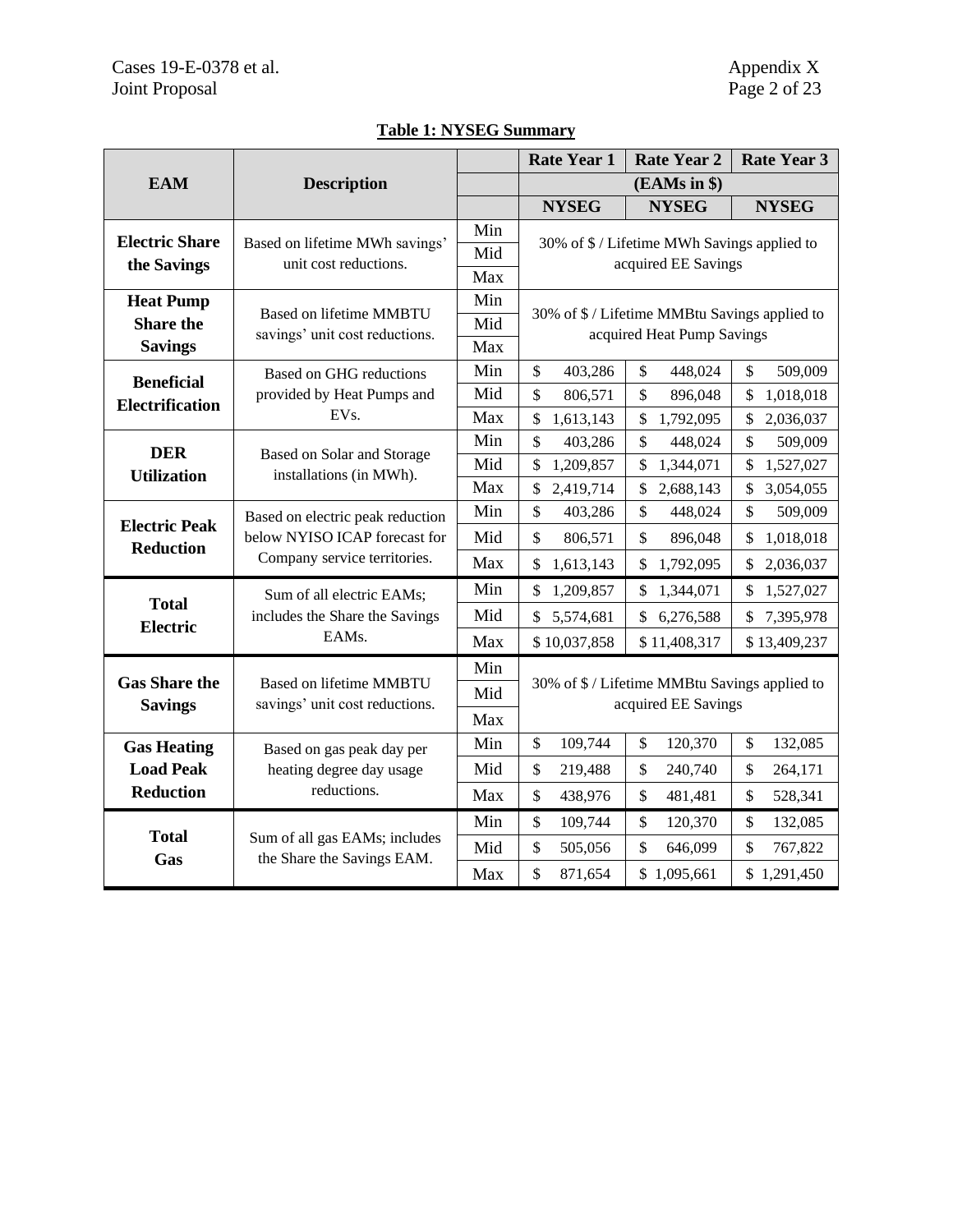|                                        |                                                                                                   |            | <b>Rate Year 1</b>                                                   | <b>Rate Year 2</b>                            | <b>Rate Year 3</b>       |  |
|----------------------------------------|---------------------------------------------------------------------------------------------------|------------|----------------------------------------------------------------------|-----------------------------------------------|--------------------------|--|
| <b>EAM</b>                             | <b>Description</b>                                                                                |            | $(EAMs$ in $)$                                                       |                                               |                          |  |
|                                        |                                                                                                   |            | <b>RG&amp;E</b>                                                      | RG&E                                          | RG&E                     |  |
| <b>Electric Share</b>                  | Based on lifetime MWh savings'                                                                    | Min        | 30% of \$ / Lifetime MWh Savings applied to                          |                                               |                          |  |
| the Savings                            | unit cost reductions.                                                                             | Mid        | acquired EE Savings                                                  |                                               |                          |  |
|                                        |                                                                                                   | Max        |                                                                      |                                               |                          |  |
| <b>Heat Pump</b>                       | <b>Based on lifetime MMBTU</b>                                                                    | Min        |                                                                      | 30% of \$ / Lifetime MMBtu Savings applied to |                          |  |
| <b>Share the</b>                       | savings' unit cost reductions.                                                                    | Mid        |                                                                      | acquired Heat Pump Savings                    |                          |  |
| <b>Savings</b>                         |                                                                                                   | Max        |                                                                      |                                               |                          |  |
| <b>Beneficial</b>                      | Based on GHG reductions                                                                           | Min        | \$<br>249,215                                                        | \$<br>301,828                                 | \$<br>333,270            |  |
| <b>Electrification</b>                 | provided by Heat Pumps and<br>EVs.                                                                | Mid<br>Max | \$<br>498,431                                                        | \$<br>603,656                                 | \$<br>666,540            |  |
|                                        |                                                                                                   |            | \$<br>996,862                                                        | \$1,207,311                                   | \$1,333,080              |  |
| <b>DER</b>                             | Based on Solar and Storage<br>installations (in MWh).<br><b>Utilization</b>                       | Min        | \$<br>249,215                                                        | \$<br>301,828                                 | \$<br>333,270            |  |
|                                        |                                                                                                   | Mid        | \$<br>747,646                                                        | \$<br>905,484                                 | \$<br>999,810            |  |
|                                        |                                                                                                   | Max        | \$1,495,293                                                          | \$1,810,967                                   | \$1,999,620              |  |
| <b>Electric Peak</b>                   | Based on electric peak reduction<br>below NYISO ICAP forecast for<br>Company service territories. | Min        | \$<br>249,215                                                        | \$<br>301,828                                 | \$<br>333,270            |  |
| <b>Reduction</b>                       |                                                                                                   | Mid<br>Max | \$<br>498,431                                                        | \$<br>603,656                                 | \$<br>666,540            |  |
|                                        |                                                                                                   |            | \$<br>996,862                                                        | \$1,207,311                                   | \$1,333,080              |  |
| <b>Total</b>                           | Sum of all electric EAMs;                                                                         | Min        | \$<br>747,646                                                        | \$<br>905,484                                 | \$<br>999,810            |  |
| <b>Electric</b>                        | includes the Share the Savings                                                                    | Mid        | \$3,182,340                                                          | \$3,582,243                                   | \$4,066,402              |  |
|                                        | EAMs.                                                                                             | Max        | \$5,694,413                                                          | \$6,495,835                                   | \$7,348,789              |  |
|                                        |                                                                                                   | Min        | 30% of \$ / Lifetime MMBtu Savings applied to<br>acquired EE Savings |                                               |                          |  |
| <b>Gas Share the</b><br><b>Savings</b> | <b>Based on lifetime MMBTU</b><br>savings' unit cost reductions.                                  | Mid        |                                                                      |                                               |                          |  |
|                                        |                                                                                                   | Max        |                                                                      |                                               |                          |  |
| <b>Gas Heating</b>                     |                                                                                                   | Min        | \$<br>85,371                                                         | \$<br>92,280                                  | $\mathbb{S}$<br>106,185  |  |
| <b>Load Peak</b>                       | Based on gas peak day per                                                                         | Mid        | \$<br>170,742                                                        | \$<br>184,560                                 | \$<br>212,370            |  |
| <b>Reduction</b>                       | heating degree day reduction.                                                                     | Max        | \$<br>341,483                                                        | \$<br>369,120                                 | \$<br>424,739            |  |
|                                        |                                                                                                   | Min        | \$<br>85,371                                                         | \$<br>92,280                                  | $\mathsf{\$}$<br>106,185 |  |
| <b>Total</b>                           | Sum of all gas EAMs; includes                                                                     | Mid        | \$<br>462,887                                                        | \$<br>559,563                                 | \$<br>651,750            |  |
| Gas                                    | the Share the Savings EAM.                                                                        | Max        | \$<br>784,128                                                        | \$<br>937,307                                 | \$1,090,468              |  |

# **Table 2: RG&E Summary**

The following is a summary of the EAM basis point achievement levels; details regarding the EAMs, including metrics, associated achievement, and basis points are more fully described below.

# **NYSEG**

# **Electric-Only EAMs**

|                                         | <b>Level</b> | Rate Year 1   Rate Year 2   Rate Year 3 |  |
|-----------------------------------------|--------------|-----------------------------------------|--|
| Electric EE Share the Savings   Minimum |              |                                         |  |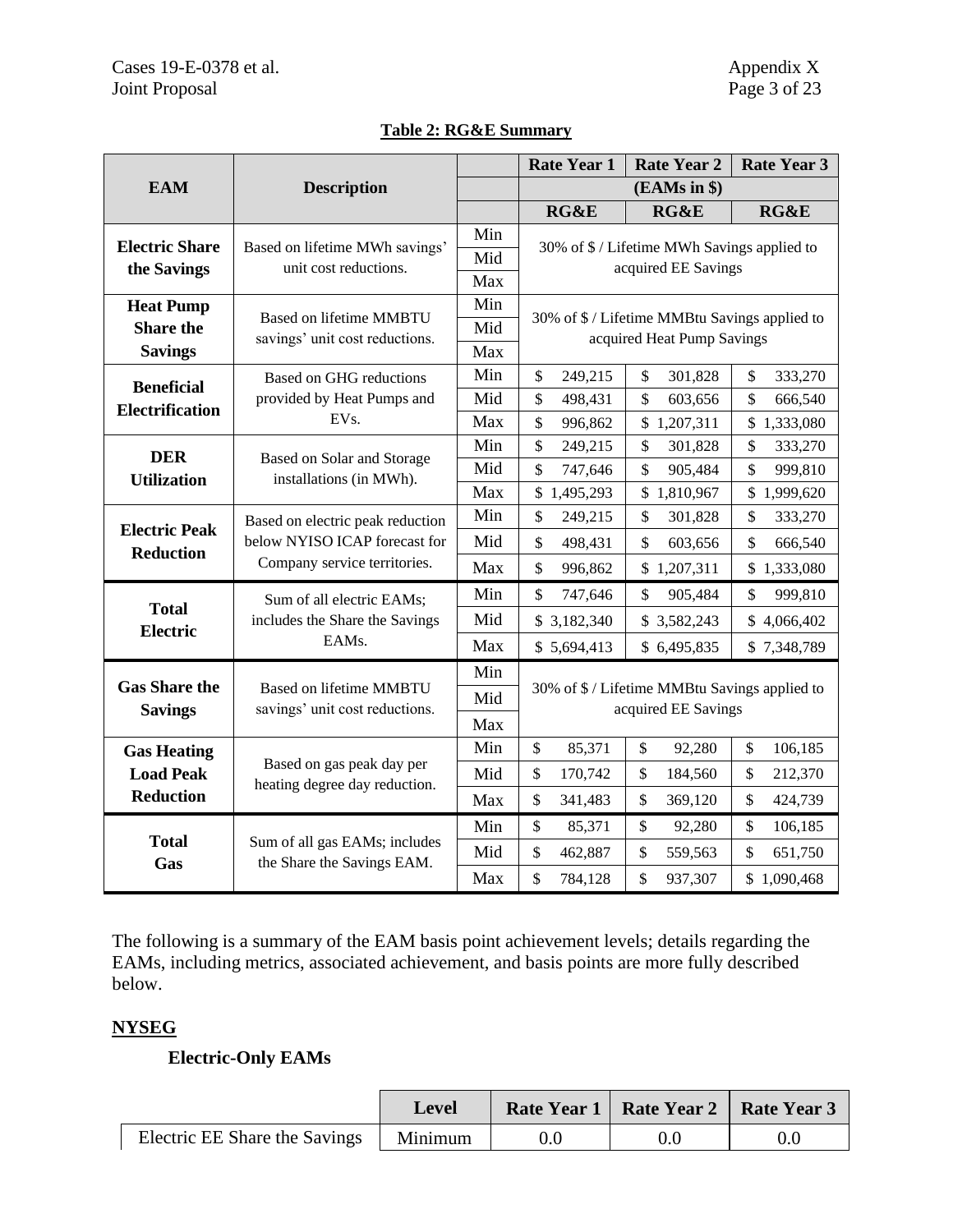|                                   | Midpoint | 14.2 | 13.2 | 14.0 |
|-----------------------------------|----------|------|------|------|
|                                   | Maximum  | 21.5 | 20.0 | 21.2 |
| Heat Pump Share the Savings       | Minimum  | 0.0  | 0.0  | 0.0  |
|                                   | Midpoint | 2.8  | 4.3  | 4.8  |
|                                   | Maximum  | 5.7  | 8.7  | 9.6  |
|                                   | Minimum  | 2.5  | 2.5  | 2.5  |
| <b>Beneficial Electrification</b> | Midpoint | 5.0  | 5.0  | 5.0  |
|                                   | Maximum  | 10.0 | 10.0 | 10.0 |
|                                   | Minimum  | 2.5  | 2.5  | 2.5  |
| <b>DER Utilization</b>            | Midpoint | 7.5  | 7.5  | 7.5  |
|                                   | Maximum  | 15.0 | 15.0 | 15.0 |
|                                   | Minimum  | 2.5  | 2.5  | 2.5  |
| <b>Electric Peak Reduction</b>    | Midpoint | 5.0  | 5.0  | 5.0  |
|                                   | Maximum  | 10.0 | 10.0 | 10.0 |
|                                   | Minimum  | 7.5  | 7.5  | 7.5  |
| <b>Total</b>                      | Midpoint | 34.6 | 35.0 | 36.3 |
|                                   | Maximum  | 62.2 | 63.7 | 65.8 |

# **NYSEG**

# **Gas-Only EAMs**

|                                           | <b>Level</b> | <b>Rate Year 1</b> | <b>Rate Year 2</b> | <b>Rate Year 3</b> |
|-------------------------------------------|--------------|--------------------|--------------------|--------------------|
|                                           | Minimum      | 0.0                | 0.0                | 0.0                |
| Gas EE Share the Savings                  | Midpoint     | 6.5                | 8.4                | 9.5                |
|                                           | Maximum      | 9.9                | 12.8               | 14.4               |
| Gas Heating Load<br><b>Peak Reduction</b> | Minimum      | 2.5                | 2.5                | 2.5                |
|                                           | Midpoint     | 5.0                | 5.0                | 5.0                |
|                                           | Maximum      | 10.0               | 10.0               | 10.0               |
| <b>Total</b>                              | Minimum      | 2.5                | 2.5                | 2.5                |
|                                           | Midpoint     | 11.5               | 13.4               | 14.5               |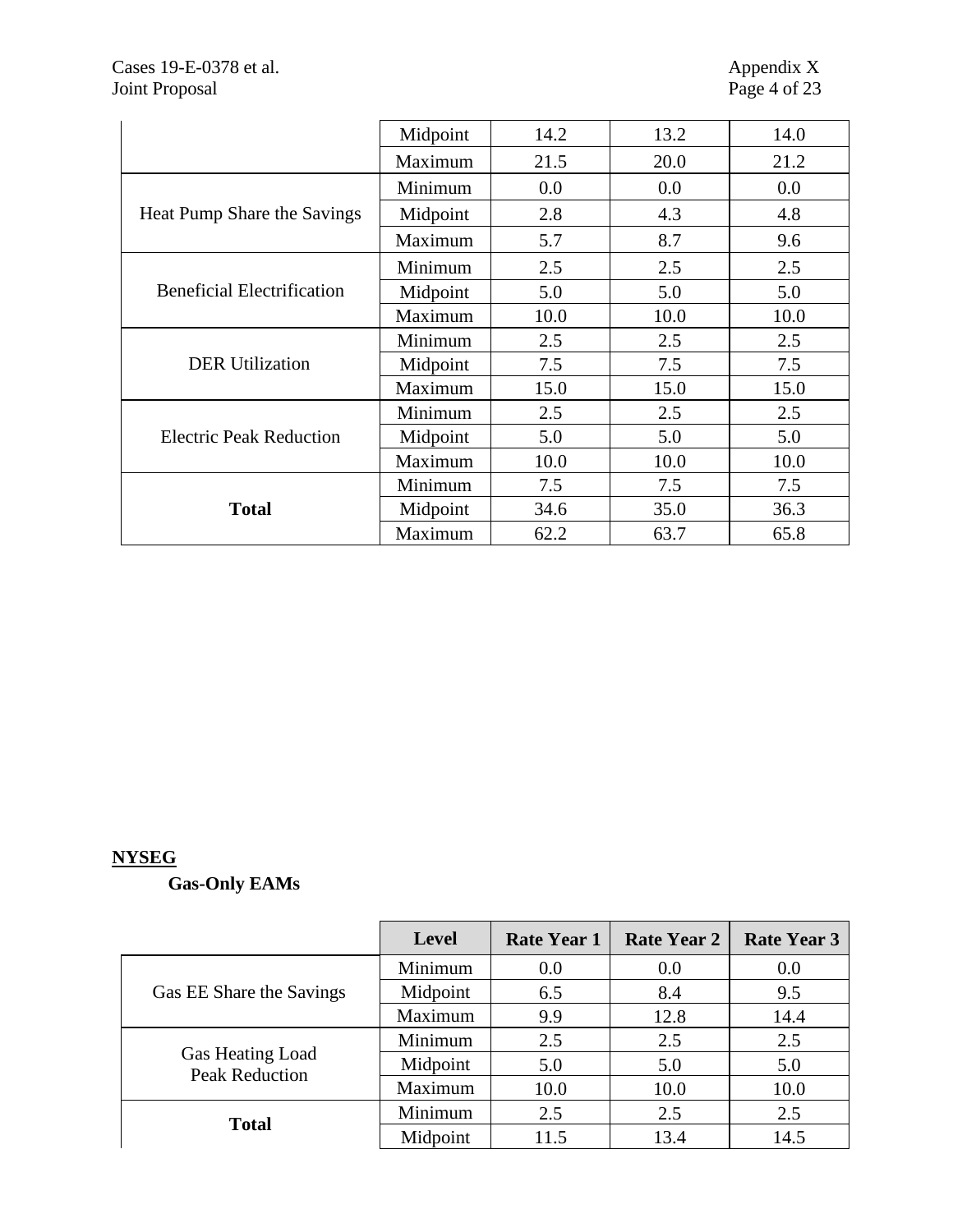| __ |
|----|
|----|

# **RG&E**

# **Electric-Only EAMs**

|                                   | <b>Level</b> | <b>Rate Year 1</b> | <b>Rate Year 2</b> | <b>Rate Year 3</b> |
|-----------------------------------|--------------|--------------------|--------------------|--------------------|
|                                   | Minimum      | 0.0                | 0.0                | 0.0                |
| Electric EE Share the Savings     | Midpoint     | 13.9               | 11.4               | 12.1               |
|                                   | Maximum      | 21.0               | 17.3               | 18.4               |
|                                   | Minimum      | 0.0                | 0.0                | 0.0                |
| Heat Pump Share the Savings       | Midpoint     | 0.6                | 0.7                | 0.9                |
|                                   | Maximum      | 1.1                | 1.5                | 1.7                |
| <b>Beneficial Electrification</b> | Minimum      | 2.5                | 2.5                | 2.5                |
|                                   | Midpoint     | 5.0                | 5.0                | 5.0                |
|                                   | Maximum      | 10.0               | 10.0               | 10.0               |
|                                   | Minimum      | 2.5                | 2.5                | 2.5                |
| <b>DER Utilization</b>            | Midpoint     | 7.5                | 7.5                | 7.5                |
|                                   | Maximum      | 15.0               | 15.0               | 15.0               |
|                                   | Minimum      | 2.5                | 2.5                | 2.5                |
| <b>Electric Peak Reduction</b>    | Midpoint     | 5.0                | 5.0                | 5.0                |
|                                   | Maximum      | 10.0               | 10.0               | 10.0               |
|                                   | Minimum      | 7.5                | 7.5                | 7.5                |
| <b>Total</b>                      | Midpoint     | 31.9               | 29.7               | 30.5               |
|                                   | Maximum      | 57.1               | 53.8               | 55.1               |

# **RG&E**

# **Gas-Only EAMs**

|                                           | <b>Level</b> | <b>Rate Year 1</b> | <b>Rate Year 2</b> | <b>Rate Year 3</b> |
|-------------------------------------------|--------------|--------------------|--------------------|--------------------|
| Gas EE Share the Savings                  | Minimum      | 0.0                | 0.0                | 0.0                |
|                                           | Midpoint     | 8.6                | 10.2               | 10.3               |
|                                           | Maximum      | 13.0               | 15.4               | 15.7               |
| Gas Heating Load<br><b>Peak Reduction</b> | Minimum      | 2.5                | 2.5                | 2.5                |
|                                           | Midpoint     | 5.0                | 5.0                | 5.0                |
|                                           | Maximum      | 10.0               | 10.0               | 10.0               |
| <b>Total</b>                              | Minimum      | 2.5                | 2.5                | 2.5                |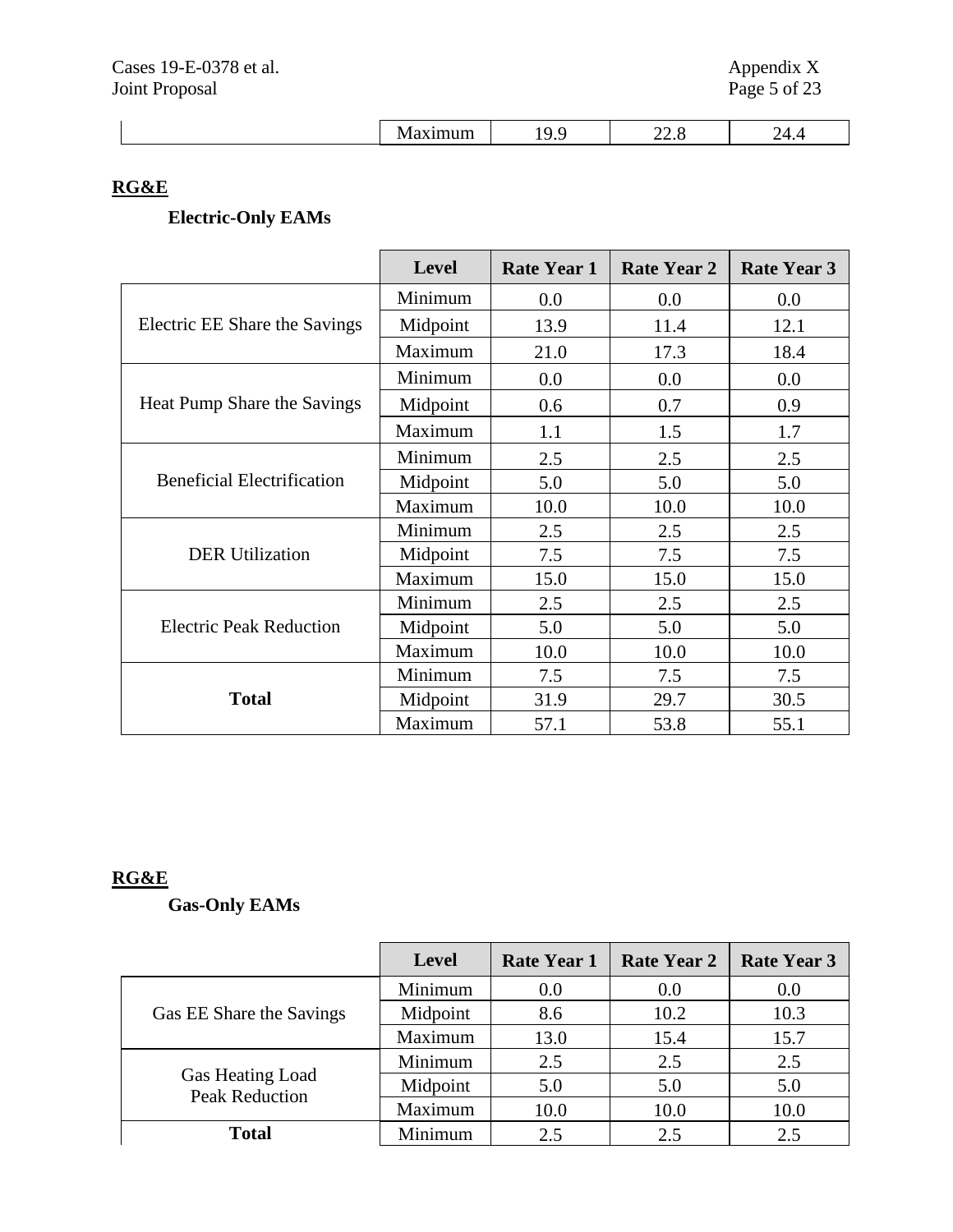| Midpoint | 19.U       | 5 O<br>1J.Z  | $  \sim$<br>1 J .J |
|----------|------------|--------------|--------------------|
| laxımum  | $\omega$ . | $\omega$ . T | ד בר<br>، . ب      |

The table below provides a summary of the value of a basis point for each rate year for each Company's electric and gas business.

| <b>NYSEG:</b><br><b>Value of an EAM basis point</b> | Rate Year 1 | <b>Rate Year 2</b> | <b>Rate Year 3</b> |
|-----------------------------------------------------|-------------|--------------------|--------------------|
| Electric $(\$)$<br>$[RY_x $ BP$ Electric            | 161,314     | 179,210            | 203,604            |
| $Gas ($\)$<br>$[RY_x $ BP Gas]$                     | 43,898      | 48,148             | 52,834             |

| RG&E:<br><b>Value of an EAM basis point</b> | <b>Rate Year 1</b> | <b>Rate Year 2</b> | <b>Rate Year 3</b> |
|---------------------------------------------|--------------------|--------------------|--------------------|
| Electric $(\$)$<br>$[RY_x $ BP$ Electric]   | 99,686             | 120,731            | 133,308            |
| $Gas ($\)$<br>$[RY_x $ BP Gas]$             | 34,148             | 36,912             | 42,474             |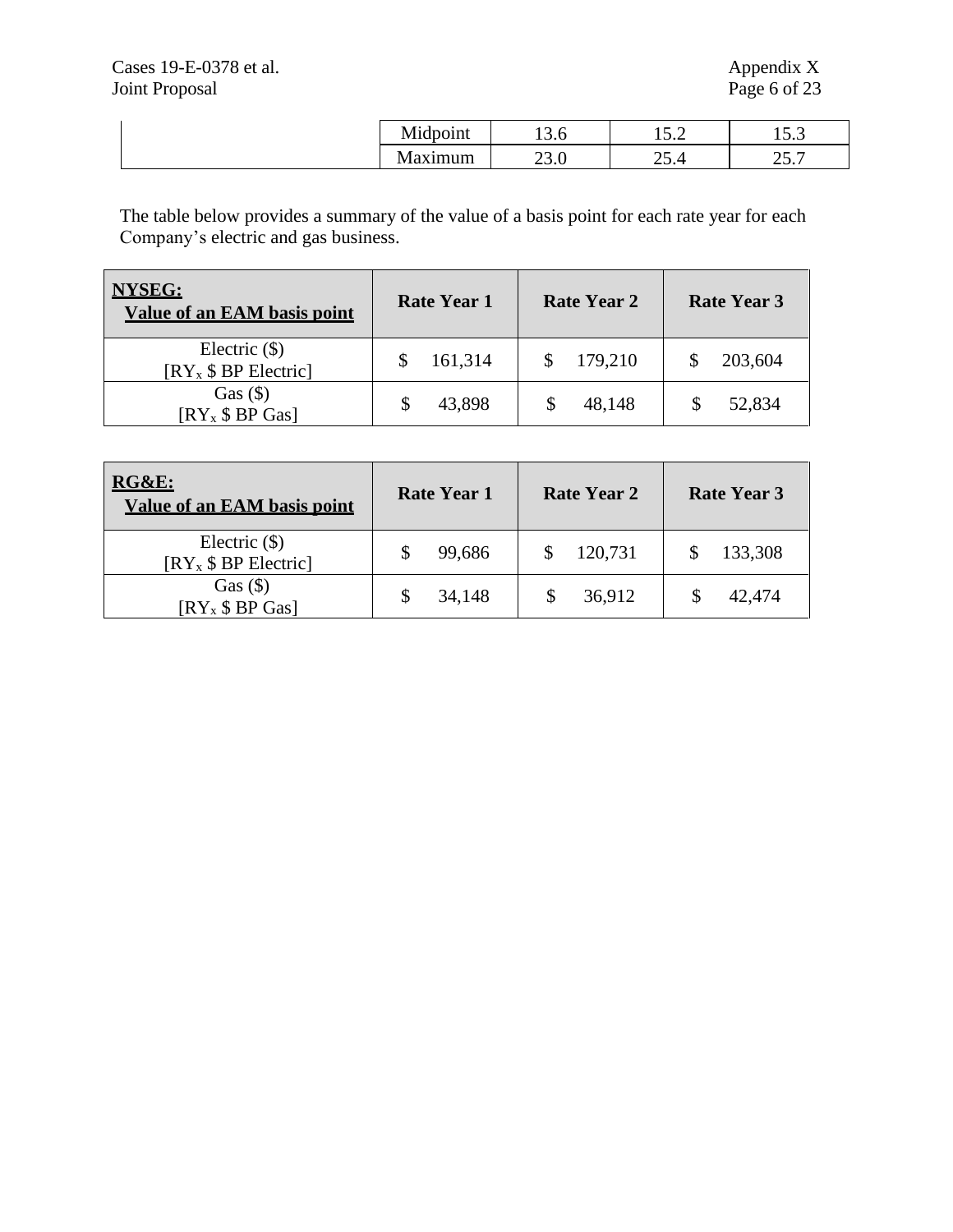### **NYSEG TARGET SUMMARY: EARNINGS ADJUSTMENT MECHANISMS**

|                                      |                                                 |                             | <b>Rate Year 1</b> | <b>Rate Year 2</b> | <b>Rate Year 3</b>         |
|--------------------------------------|-------------------------------------------------|-----------------------------|--------------------|--------------------|----------------------------|
| <b>EAM</b>                           | <b>Units</b>                                    | <b>Level</b>                | <b>NYSEG</b>       | <b>NYSEG</b>       | <b>NYSEG</b>               |
|                                      |                                                 | Base (MWh)                  | 89,262             | 96,572             | 120,287                    |
|                                      |                                                 | Budget (\$)                 | \$23,465,797       | \$24,348,006       | $\mathbb{S}$<br>29,010,139 |
| <b>Electric Share</b><br>the Savings |                                                 | EUL (years)                 | 10.0               | 10.0               | 10.0                       |
|                                      |                                                 | Cost (\$/Lifetime<br>MWh)   | \$26.29            | \$25.21            | \$24.12                    |
|                                      |                                                 | Base (MMBtu)                | 132,141            | 149,818            | 167,658                    |
| <b>Gas Share the</b>                 |                                                 | Budget (\$)                 | \$2,897,761        | \$4,220,725        | \$5,221,802                |
| <b>Savings</b>                       |                                                 | EUL (years)                 | 15.4               | 15.4               | 15.4                       |
|                                      |                                                 | Cost (\$/Lifetime<br>MMBtu) | \$1.42             | \$1.83             | \$2.02                     |
|                                      |                                                 | Base (MMBtu)                | 63,614             | 117,911            | 153,328                    |
| <b>Heat Pump</b>                     |                                                 | Budget (\$)                 | \$6,204,522        | \$10,605,014       | \$13,173,160               |
| <b>Share the</b>                     |                                                 | EUL (years)                 | 19.0               | 19.0               | 19.0                       |
| <b>Savings</b>                       | Cost (\$/Lifetime<br>MMBtu)                     | \$5.12                      | \$4.72             | \$4.51             |                            |
| <b>Beneficial</b>                    | Lifetime                                        | Min                         | 335,853            | 517,894            | 664,720                    |
| Electrification <sup>1</sup>         | CO <sub>2</sub> e                               | Mid                         | 399,825            | 616,541            | 791,333                    |
|                                      | Savings                                         | Max                         | 479,790            | 739,849            | 949,600                    |
| <b>DER</b>                           | Total                                           | Min                         | 99,307             | 70,662             | 102,420                    |
| <b>Utilization</b>                   | Annual                                          | Mid                         | 118,223            | 96,700             | 145,759                    |
|                                      | <b>MWh</b>                                      | Max                         | 141,867            | 131,134            | 203,508                    |
|                                      | <b>NYISO</b>                                    | <b>Forecasted Peak</b>      | 3074.7             |                    |                            |
| <b>Electric Peak</b>                 | Reported                                        | Min                         | 3020.9             |                    |                            |
| <b>Reduction</b>                     | Peak                                            | Mid                         | 2994.3             |                    |                            |
|                                      | (MW)                                            | Max                         | 2967.8             |                    |                            |
|                                      | $\%$                                            | Prior Year HF               | 5,400              |                    |                            |
|                                      | Reduction<br><b>Gas Heating</b><br><b>Below</b> | Min                         | 0.4%               |                    |                            |
| <b>Load Peak</b>                     | Prior Year                                      | Mid                         | 1.5%               |                    |                            |
| Reduction <sup>2</sup>               | Heat<br>Factor                                  | Max                         | 2.6%               |                    |                            |

<sup>&</sup>lt;sup>1</sup> BE targets will be updated pursuant to the Companies' compliance filings ("Heat Pump Compliance Filings") filed pursuant to the Commission's Order Authorizing Utility Energy Efficiency and Building Electrification Portfolios Through 2025 issued January 16, 2020 in Case 18-M-0084 – In the Matter of a Comprehensive Energy Efficiency Initiative ("January 16, 2020 Order")..

<sup>&</sup>lt;sup>2</sup> Gas peak numbers given are for "Rate Year 0," (Winter 2019/2020) and will be calculated for RY1 to include actual performance in Rate Year 0 as further explained in this Appendix.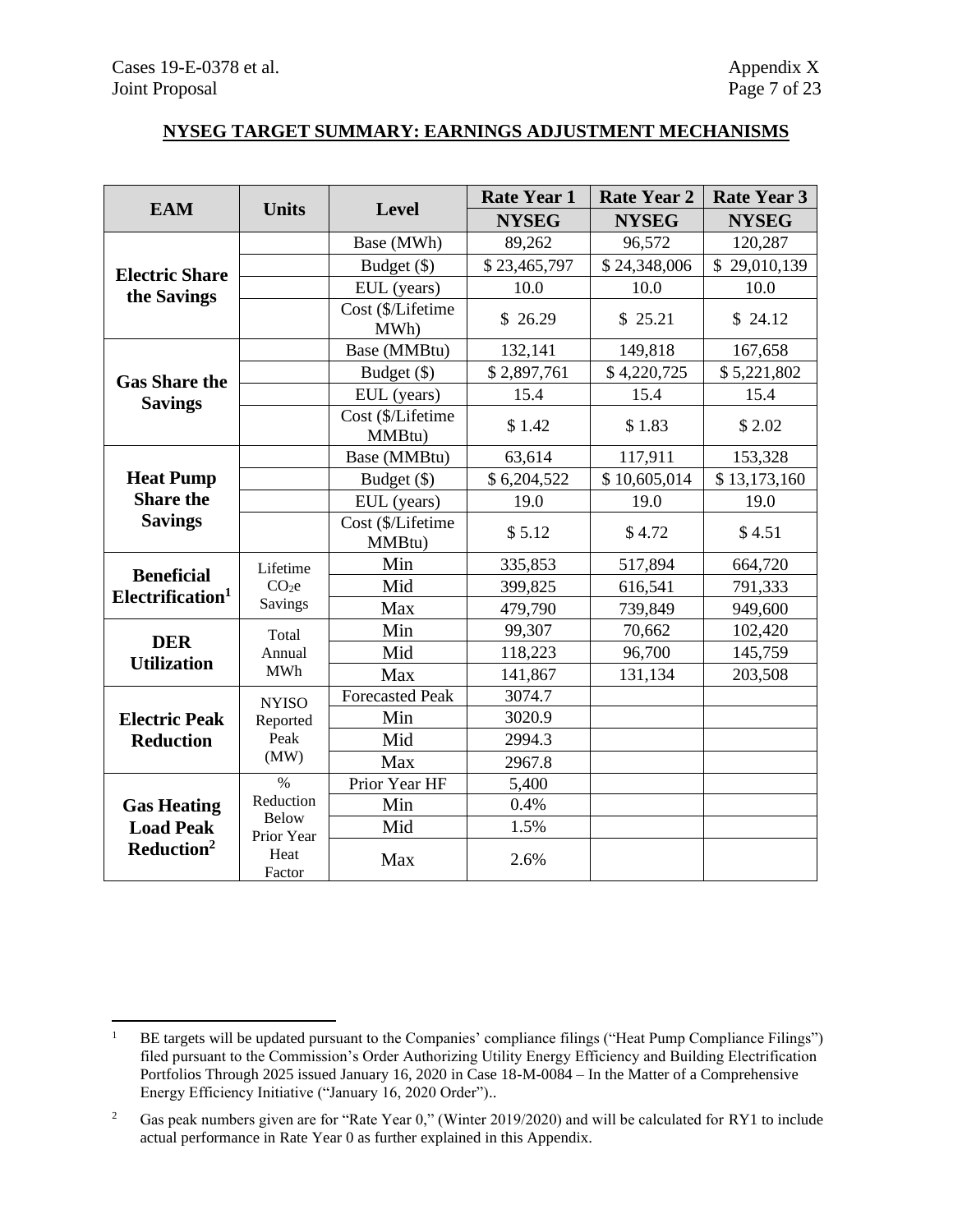# **RG&E TARGET SUMMARY: EARNINGS ADJUSTMENT MECHANISMS**

|                              | <b>Level</b>                            |                             | <b>Rate Year 1</b> | <b>Rate Year 2</b> | <b>Rate Year 3</b> |
|------------------------------|-----------------------------------------|-----------------------------|--------------------|--------------------|--------------------|
| <b>EAM</b>                   | <b>Units</b>                            |                             | <b>RG&amp;E</b>    | RG&E               | RG&E               |
|                              |                                         | Base (MWh)                  | 52,961             | 58,155             | 69,591             |
| <b>Electric Share</b>        |                                         | Budget (\$)                 | \$14,137,818       | \$14,788,092       | \$16,947,479       |
| the Savings                  |                                         | EUL (years)                 | 11.2               | 11.2               | 11.2               |
|                              |                                         | Cost (\$/Lifetime<br>MWh)   | \$23.83            | \$22.70            | \$21.74            |
|                              |                                         | Base (MMBtu)                | 153,246            | 172,393            | 192,920            |
| <b>Gas Share the</b>         |                                         | Budget (\$)                 | \$2,965,890        | \$3,915,064        | \$4,612,178        |
| <b>Savings</b>               |                                         | EUL (years)                 | 14.6               | 14.6               | 14.6               |
|                              |                                         | Cost (\$/Lifetime<br>MMBtu) | \$1.33             | \$1.56             | \$1.64             |
|                              |                                         | Base (MMBtu)                | 7,541              | 14,206             | 18,304             |
| <b>Heat Pump</b>             |                                         | Budget (\$)                 | \$747,986          | \$1,278,915        | \$1,611,466        |
| <b>Share the</b>             |                                         | EUL (years)                 | 19.7               | 19.7               | 19.7               |
| <b>Savings</b>               |                                         | Cost (\$/Lifetime<br>MMBtu) | \$5.05             | \$4.58             | \$4.48             |
| <b>Beneficial</b>            | Lifetime                                | Min                         | 104,814            | 149,794            | 190,782            |
| Electrification <sup>3</sup> | CO <sub>2</sub> e                       | Mid                         | 124,779            | 178,327            | 227,121            |
|                              | Savings                                 | Max                         | 149,735            | 213,992            | 272,545            |
| <b>DER</b>                   | Total                                   | Min                         | 45,360             | 34,352             | 45,385             |
| <b>Utilization</b>           | Annual                                  | Mid                         | 54,000             | 53,736             | 86,503             |
|                              | <b>MWh</b>                              | Max                         | 64,800             | 79,894             | 142,771            |
|                              | <b>NYISO</b>                            | <b>Forecasted Peak</b>      | 1,531.6            |                    |                    |
| <b>Electric Peak</b>         | Reported                                | Min                         | 1,484.9            |                    |                    |
| <b>Reduction</b>             | Peak                                    | Mid                         | 1,461.2            |                    |                    |
|                              | (MW)                                    | Max                         | 1,437.6            |                    |                    |
|                              | $\%$                                    | <b>Forecasted Peak</b>      | 5,366              |                    |                    |
| <b>Gas Heating</b>           | Reduction<br><b>Below</b><br>Prior Year | Min                         | 1.4%               |                    |                    |
| <b>Load Peak</b>             |                                         | Mid                         | 5.7%               |                    |                    |
| Reduction <sup>4</sup>       | Heat<br>Factor                          | Max                         | 9.9%               |                    |                    |

<sup>&</sup>lt;sup>3</sup> BE targets will be updated pursuant to the Heat Pump Compliance Filings.

<sup>4</sup> Gas peak numbers given are for "Rate Year 0," (Winter 2019/2020) and will be calculated for RY1 to include actual performance in Rate Year 0 as further explained in this Appendix.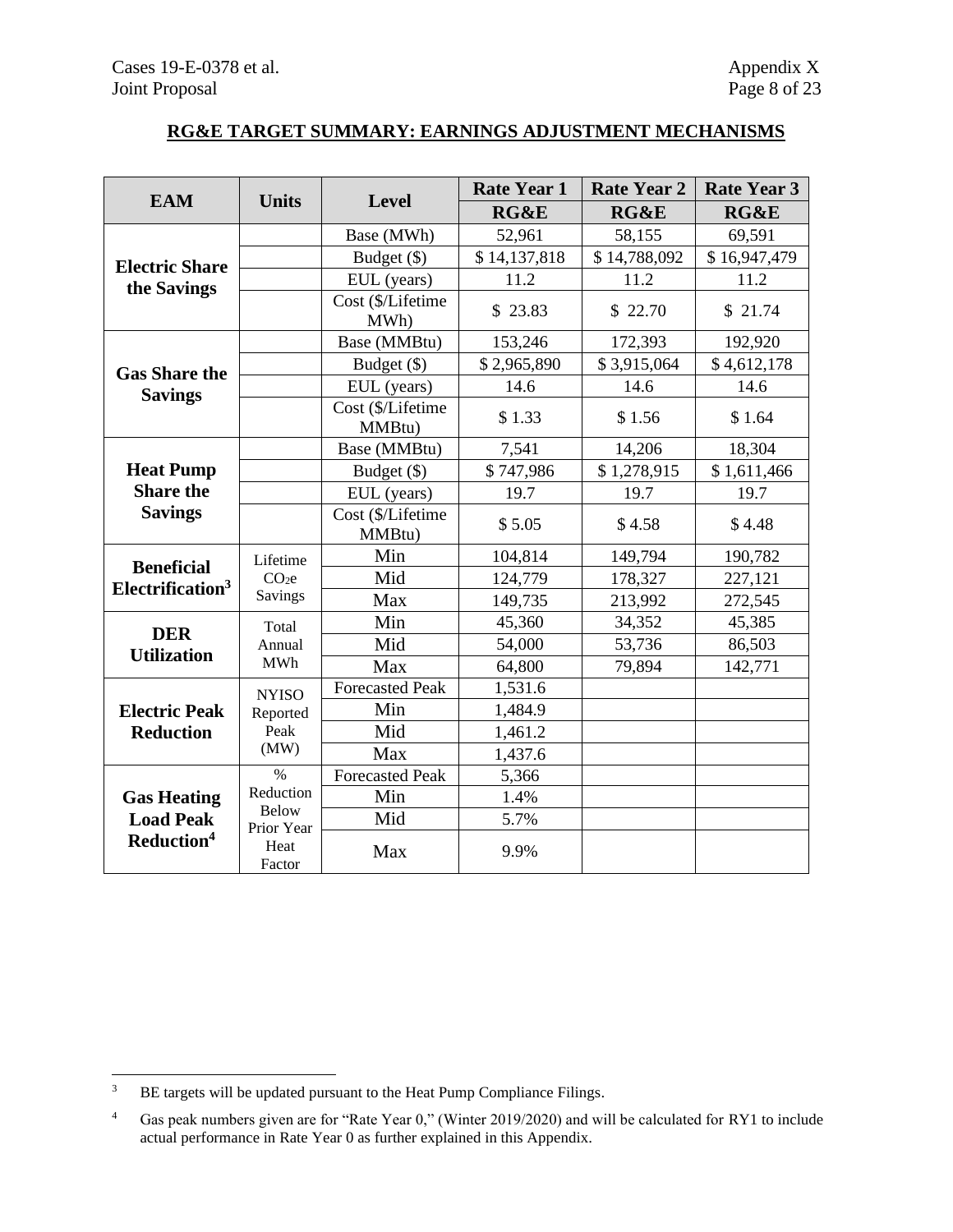# **COVID-19 ADJUSTMENTS**

The following adjustments will be made to Rate Year 1 targets and awards necessitated by the ongoing COVID-19 pandemic:

|                                                            | Target Adjustment or New Formula (Share the Savings EAMs)                                                                                                                                                                                                                                  |  |  |  |  |
|------------------------------------------------------------|--------------------------------------------------------------------------------------------------------------------------------------------------------------------------------------------------------------------------------------------------------------------------------------------|--|--|--|--|
| <b>EAM</b>                                                 | <b>Rate Year 1</b>                                                                                                                                                                                                                                                                         |  |  |  |  |
|                                                            | <b>NYSEG</b> and RG&E                                                                                                                                                                                                                                                                      |  |  |  |  |
| <b>Electric Share</b><br>the Savings                       | $=\left\{\left[\left(\frac{\$}{MWh_{lifetime}}\right)_{\ldots,\text{a.s.}}-\left(\frac{\$}{MWh_{lifetime}}\right)_{\text{a.s.}}\right]*\left(MWh_{lifetime}\right)_{achieved}*(30\%)\right\}*\left(\frac{MWh_{achieved}}{MWh_{authorized}}\right)$                                         |  |  |  |  |
|                                                            | No minimum MWh threshold. Company share not to exceed 30% of savings.                                                                                                                                                                                                                      |  |  |  |  |
| <b>Heat Pump</b><br><b>Share the</b>                       | $=\left\{\left[\left(\frac{\$}{MMBt_{Uiterime}}\right)\right.\qquad \qquad -\left(\frac{\$}{MMBt_{Uiterime}}\right)\right.\qquad \qquad \right]\ast \left(MMBt_{Uiterime}\right)_{achieved}\ast\left(30\%\right)\right\} \ast \left(\frac{MMBt_{Uachtiveed}}{MMBt_{Uachtovirized}}\right)$ |  |  |  |  |
| <b>Savings</b>                                             | No minimum MMBtu threshold. Company share not to exceed 30% of savings.                                                                                                                                                                                                                    |  |  |  |  |
|                                                            | EV Lifetime CO <sub>2</sub> Reductions: Adjusted by the change in new vehicle sales (from DMV data), in<br>New York state. Sales of all vehicles in New York state during Rate Year 1 relative to sales during                                                                             |  |  |  |  |
| <b>Beneficial</b>                                          | the 12 months preceding Rate Year 1.                                                                                                                                                                                                                                                       |  |  |  |  |
| <b>Electrification</b>                                     | Heat Pumps Lifetime CO <sub>2</sub> Reductions: Adjusted by the $\left(\frac{MMBtu_{achieved}}{MMBtu_{autborida}}\right)$ adjustment ratio from Heat                                                                                                                                       |  |  |  |  |
|                                                            | Pump STS EAM.                                                                                                                                                                                                                                                                              |  |  |  |  |
|                                                            | Adjusted downward subject to number of days of NY on PAUSE                                                                                                                                                                                                                                 |  |  |  |  |
| <b>DER</b>                                                 | Adjustment Factor = $\frac{365 - Number of Days of NY on PAUSE}{365}$                                                                                                                                                                                                                      |  |  |  |  |
| <b>Utilization</b>                                         | If NY on PAUSE is lifted at different times in different regions of NYSEG's territory, the average                                                                                                                                                                                         |  |  |  |  |
|                                                            | number of days will be used for all appropriate regions for NYSEG. For RG&E the region that                                                                                                                                                                                                |  |  |  |  |
|                                                            | encompasses Rochester will be used.                                                                                                                                                                                                                                                        |  |  |  |  |
| <b>Electric Peak</b>                                       | Average of Hourly Load Deficit (versus expected use) from the hours of 2 PM to 6 PM from                                                                                                                                                                                                   |  |  |  |  |
| <b>Reduction</b>                                           | NYISO data available nearest July 1, 2020.                                                                                                                                                                                                                                                 |  |  |  |  |
|                                                            | NYSEG – Average of Zones A-G. $R G \& E$ – Zone B only. <sup>5</sup>                                                                                                                                                                                                                       |  |  |  |  |
| <b>Gas Share the</b><br><b>Savings</b>                     | $=\left\{\left[\left(\frac{\$}{MMBtu_{lifetime}}\right)_{\text{with critical}}-\left(\frac{\$}{MMBtu_{lifetime}}\right)_{\text{a-thime}}\right]*\left(MMBtu_{lifetime}\right)_{\text{achieved}}*(30\%)\right\}*\left(\frac{MMBtu_{alithmeticed}}{MMBtu_{alithmeticed}}\right)$             |  |  |  |  |
|                                                            | No minimum MMBtu threshold. Company share not to exceed 30% of savings.                                                                                                                                                                                                                    |  |  |  |  |
| <b>Gas Heating</b><br><b>Load Peak</b><br><b>Reduction</b> | No target adjustment.                                                                                                                                                                                                                                                                      |  |  |  |  |

<sup>5</sup> [https://www.nyiso.com/documents/20142/12174395/NYISO-COVID-19-DemandImpactEstimates-](https://www.nyiso.com/documents/20142/12174395/NYISO-COVID-19-DemandImpactEstimates-20200505.pdf/f0867663-0b74-9724-38ab-8802f85b6a0d?t=1588787286990)[20200505.pdf/f0867663-0b74-9724-38ab-8802f85b6a0d?t=1588787286990](https://www.nyiso.com/documents/20142/12174395/NYISO-COVID-19-DemandImpactEstimates-20200505.pdf/f0867663-0b74-9724-38ab-8802f85b6a0d?t=1588787286990)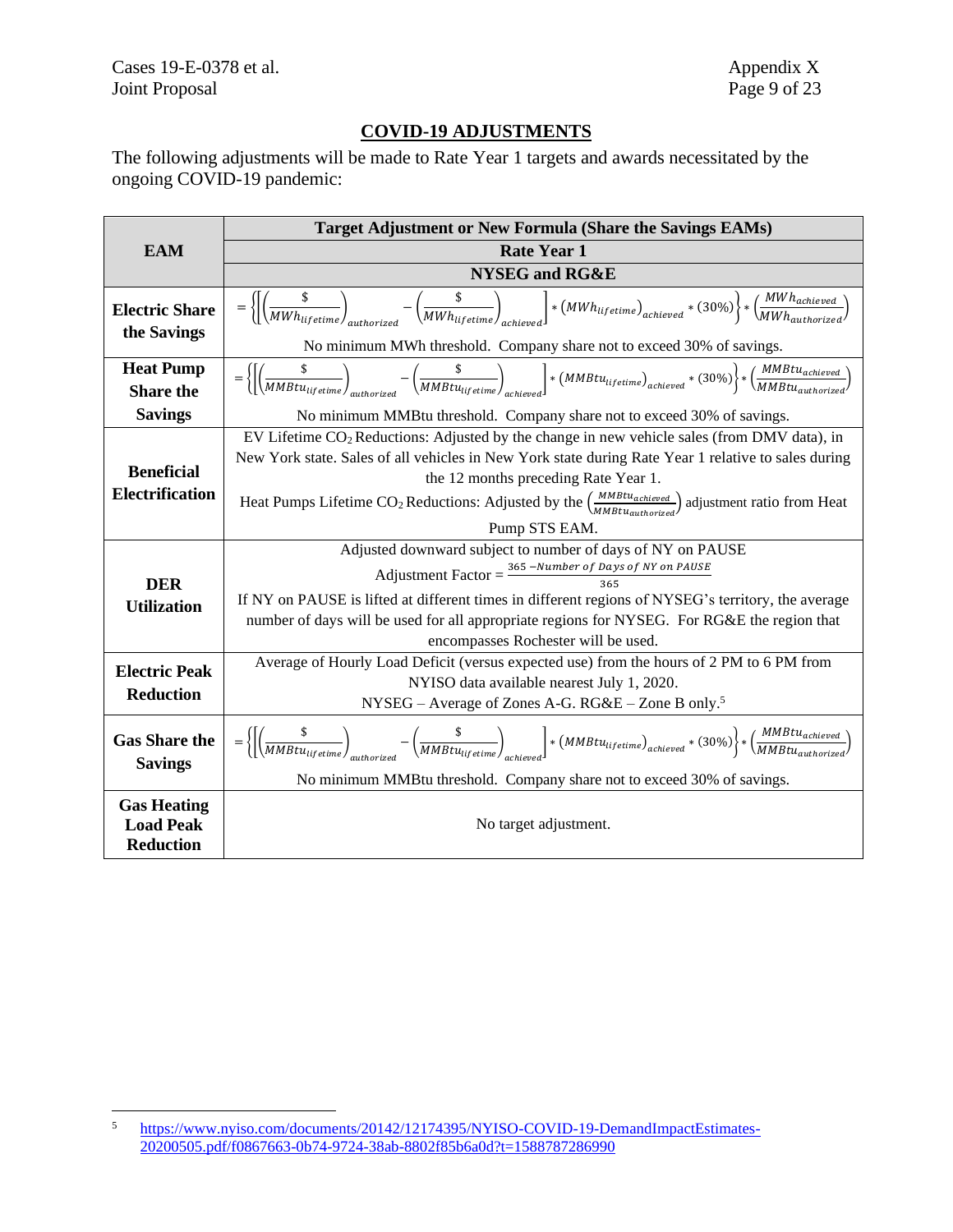|                                          | <b>Awards</b>                                             |
|------------------------------------------|-----------------------------------------------------------|
| <b>EAM</b>                               | <b>Rate Year 1</b>                                        |
|                                          | NYSEG and RG&E                                            |
| Electric, Gas,                           |                                                           |
| and Heat Pump                            | Formula in prior table describes award levels.            |
| <b>Share the</b>                         |                                                           |
| <b>Savings</b>                           |                                                           |
| <b>Beneficial</b>                        |                                                           |
| <b>Electrification</b>                   | $Adjusted$ Incentive = Incentive $*$ Adjustment Factor    |
| and DER                                  |                                                           |
| <b>Utilization</b>                       |                                                           |
| <b>Electric Peak</b><br><b>Reduction</b> | Adjusted Incentive = Incentive $*(1 - Adjustment Factor)$ |
| <b>Gas Heating</b>                       |                                                           |
| <b>Load Peak</b>                         | No award adjustment                                       |
| <b>Reduction</b>                         |                                                           |

For the Beneficial Electrification and DER Utilization EAMs, the Adjustment Factor is equal to the percentage of adjusted targets relative to the agreed upon targets (Pages 7 and 8 of the Appendix X). For example, if the original target is 100, and the adjusted target is 99, the adjustment factor is 99%, implying that the adjusted incentive is 99% of the original incentive.

For the Electric Peak Reduction EAMs, the Adjustment Factor is equal to the percentage reduction of adjusted targets relative to the agreed upon targets (Pages 7 and 8 of the Appendix X). For example, if the original target is 100, and the adjusted target is 99, the adjustment factor is 99%, implying that the adjusted incentive is 101% of the original incentive of the original incentive.

For any EAM that is adjusted downward, if NYSEG and/or RG&E achieves the original maximum target level (Pages  $7$  and  $8$  of this Appendix X) they shall be awarded the maximum incentive without adjustment. The EAMs subject to this clause are the Beneficial Electrification EAM and the DER Utilization EAM.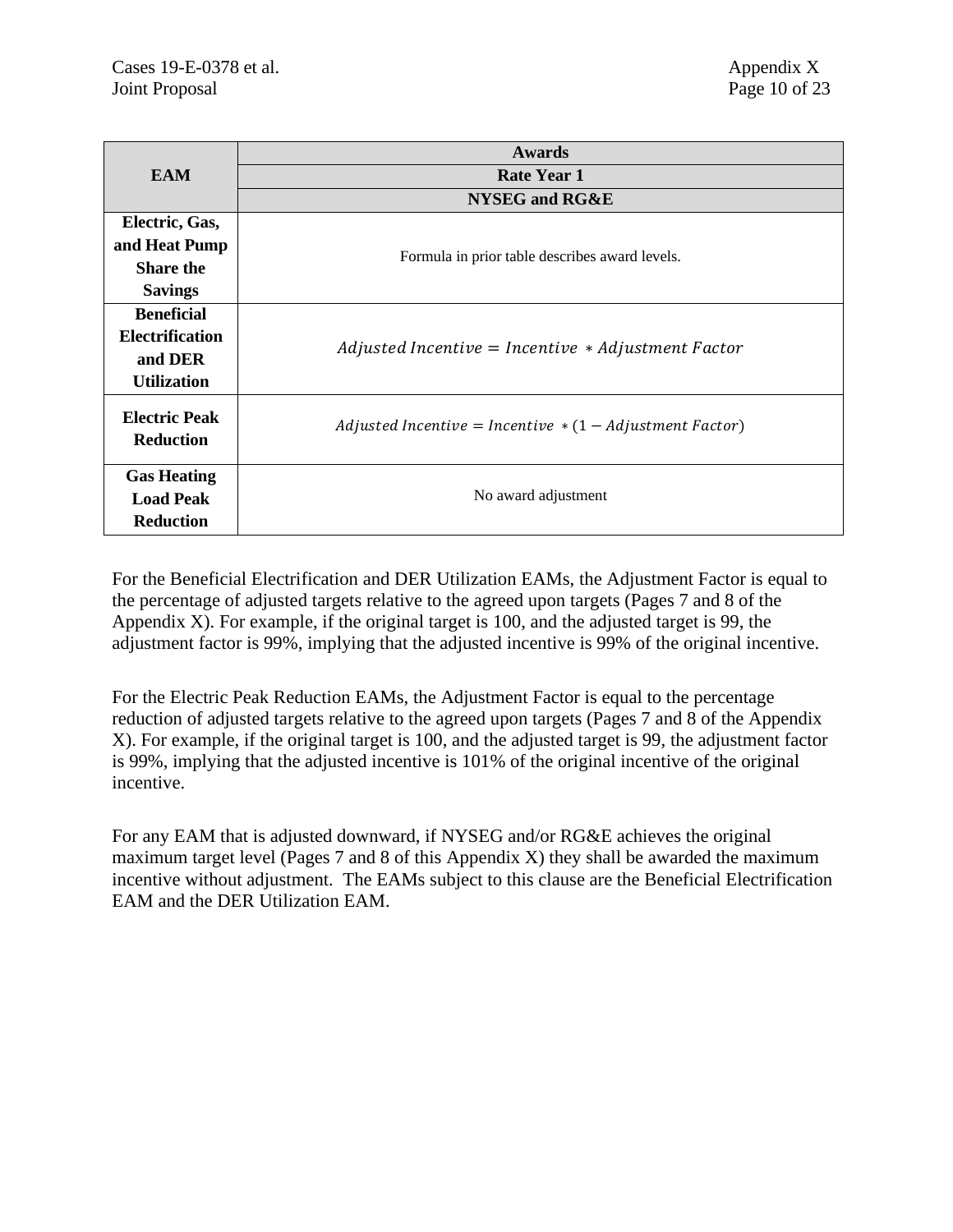# **EAM CALCULATIONS**

### *1.0 Electric EAMs*

#### **1.1 Electric Share the Savings EAM**

### **1.1.1 Description**

The ESTS EAM is designed to reduce unit costs for each Company's electric energy efficiency ("EE") portfolio by reducing the unit cost of lifetime energy savings (on a dollar per lifetime Megawatt-hour ("MWh") basis) below unit cost levels as approved in the Commission's Order Adopting Accelerated Energy Efficiency Targets, issued December 13, 2018 in Case 18-M-0084 and the January 16, 2020 Order, while increasing the overall achievement level of energy savings. Under the ESTS EAM, each Company will be awarded 30% of unit cost savings realized from the respective Company's acquired electric EE savings once the Company has met minimum electric EE lifetime savings targets, as provided in the metric described below.

### **1.1.2 Metric**

The EAM performance and associated Company incentive will be calculated by determining: (i) the electric EE unit cost savings relative to the baseline unit cost; (ii) applying that to the acquired EE savings; and (iii) applying a percent share to the result, in this case 30%. The following formula represents this calculation.

Electric STS (\$) =  $\int RY_x$  Base Cost  $\left(\frac{\text{Lifetime $\$}}{MWh}\right)$  $\left(\frac{1}{2} \frac{1}{\epsilon}\right) - R Y_x$  Actual Cost  $\left(\frac{1}{2} \frac{1}{\epsilon}\right)$  $\left|\frac{1}{\text{MWh}}\right| \times \text{RY}_x$  Actual Lifetime MWhs  $\times$  30%

Where, X is equal to 1, 2 and 3 for  $RY_1$ ,  $RY_2$ , and  $RY_3$  respectively.

#### **1.1.3 Measurement**

The applicable Total Resource Measure ("TRM"), at the time savings are acquired, will be used for each EE measure in a particular RY. Each Company will file its applicable System Energy Efficiency Plan ("SEEP") in Cases 15-M-0252 and 18-M-0084 based on the reporting schedule as defined in Clean Energy Guidance Document CE-02 adopted July 15, 2015 in Case 15-M-0252 – In the Matter of Utility Energy Efficiency Programs.

#### **1.1.4 Achievement**

Achievement for this EAM is based on the formula detailed in section 1.1.2. A Company must achieve the base eligible installed MWh target levels to be eligible to receive a share of the savings under this EAM.

#### **1.1.5 Targets**

The following table provides the target levels for ESTS EAM. Savings can be achieved by either: (i) lowering unit cost (i.e., lowering costs relative to the budget); (ii) increasing MWh savings; or (iii) a combination of (i) and (ii).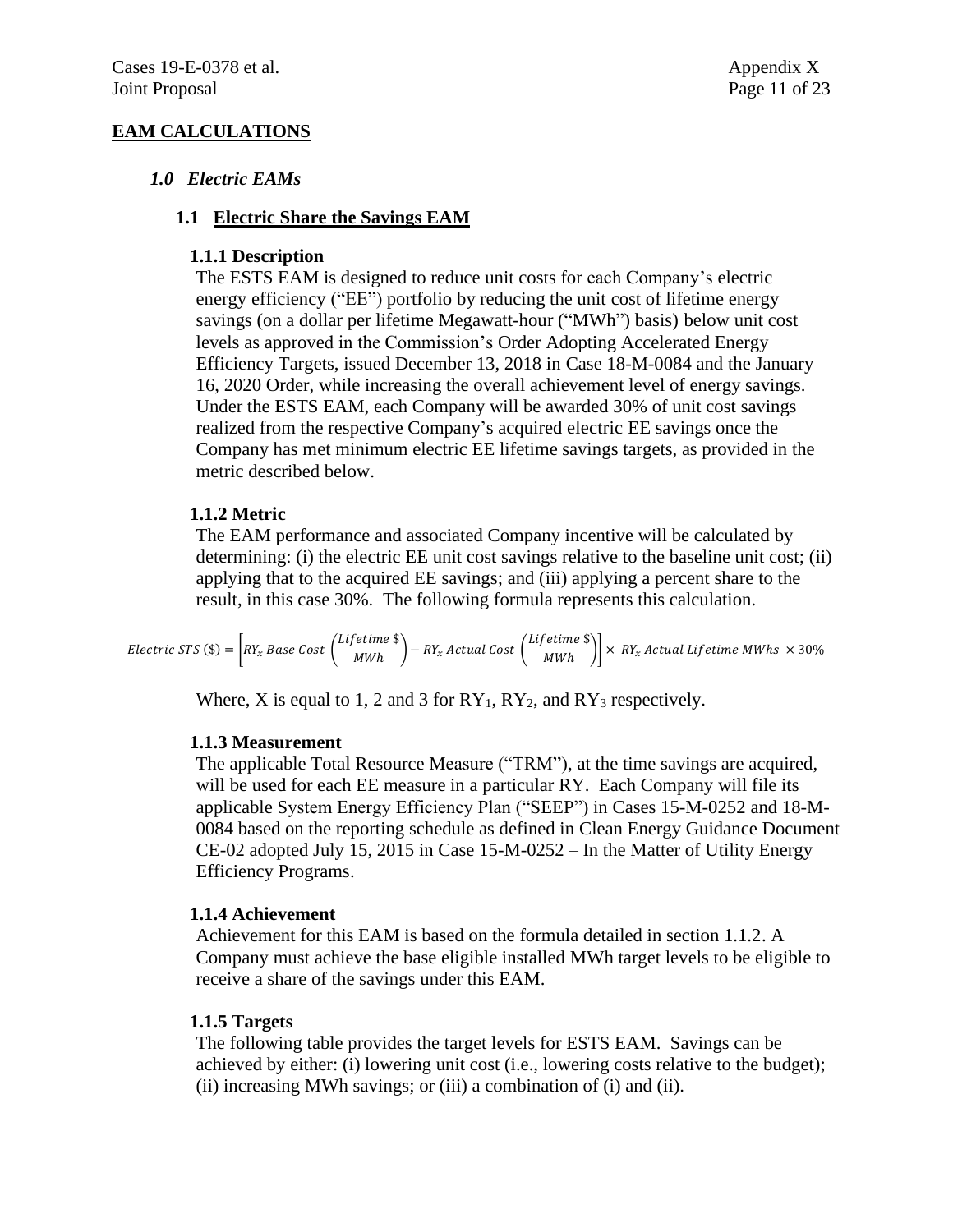| <b>EAM</b>            | <b>Level</b>           | <b>Rate Year 1</b> | Rate Year 2     | <b>Rate Year 3</b> |
|-----------------------|------------------------|--------------------|-----------------|--------------------|
|                       |                        | <b>NYSEG</b>       | <b>NYSEG</b>    | <b>NYSEG</b>       |
| <b>Electric Share</b> | Base (MWh)             | 89,262             | 96,572          | 120,287            |
|                       | Budget (\$)            | \$23,465,797       | \$24,348,006    | \$29,010,139       |
| the Savings           | EUL (years)            | 10.0               | 10.0            | 10.0               |
|                       | Cost (\$/Lifetime MWh) | \$ 26.29           | \$ 25.21        | \$24.12            |
|                       |                        | <b>RG&amp;E</b>    | <b>RG&amp;E</b> | RG&E               |
| <b>Electric Share</b> | Base (MWh)             | 52,961             | 58,155          | 69,591             |
| the Savings           | Budget (\$)            | \$14,137,818       | \$14,788,092    | \$16,947,479       |
|                       | EUL (years)            | 11.2               | 11.2            | 11.2               |
|                       | Cost (\$/Lifetime MWh) | \$23.83            | \$22.70         | \$21.74            |

# **1.1 Heat Pump Share the Savings EAM**

# **1.1.1 Description**

The HPSTS EAM is designed to reduce unit costs for each Company's heat pump portfolio by reducing the unit cost of lifetime energy savings (on a dollar per lifetime million British thermal units ("MMBtu")<sup>6</sup> basis) below unit cost levels as approved in the Commission's January 16, 2020 Order, while increasing the overall achievement level of energy savings. Under the HPSTS EAM, the Company will be awarded 30% of unit cost savings realized from the Company's acquired heat pump savings once the Company has met minimum heat pump MMBtu savings targets, as provided in the metric described below. In the event NYSEG or RG&E undertake non-pipes alternatives which include heat pumps as part of the solution, the Companies will not include those heat pumps associated with any such project in the calculation of the HPSTS EAM.

# **1.1.2 Metric**

The EAM performance and associated Company incentive will be calculated by determining: (i) the heat pump unit cost savings relative to the baseline unit cost; (ii) applying that to the acquired heat pump savings; and (iii) applying a percent share to the result, in this case 30%. Mathematically,

Heat Pump STS (\$) =  $\bigg[R Y_x$  Base Cost  $\bigg(\frac{Lifetime \text{ $\$}}{MBtu}\bigg) - R Y_x$  Actual Cost  $\bigg(\frac{Lifetime \text{ $\$}}{MBtu}\bigg)\bigg] \times R Y_x$  Actual Lifetime MMBtus  $\,\times\,30\%$ 

Where, X is equal to 1, 2 and 3 for  $RY_1$ ,  $RY_2$ , and  $RY_3$  respectively.

#### **1.1.3 Measurement**

At the time a customer is awarded an incentive for a heat pump, the heat pump will be considered as installed for the purposes of calculating this EAM. Typical residential installations will be counted based on 1) whether they are air-source heat pumps ("ASHPs") or ground source heat pumps ("GSHPs") and 2) whether the heat pump can provide water heating in addition to space heating, and then awarded an assumed level of lifetime MMBtu savings. If a heat pump can provide both water heating and

BE targets will be updated pursuant to the Heat Pump Compliance Filings.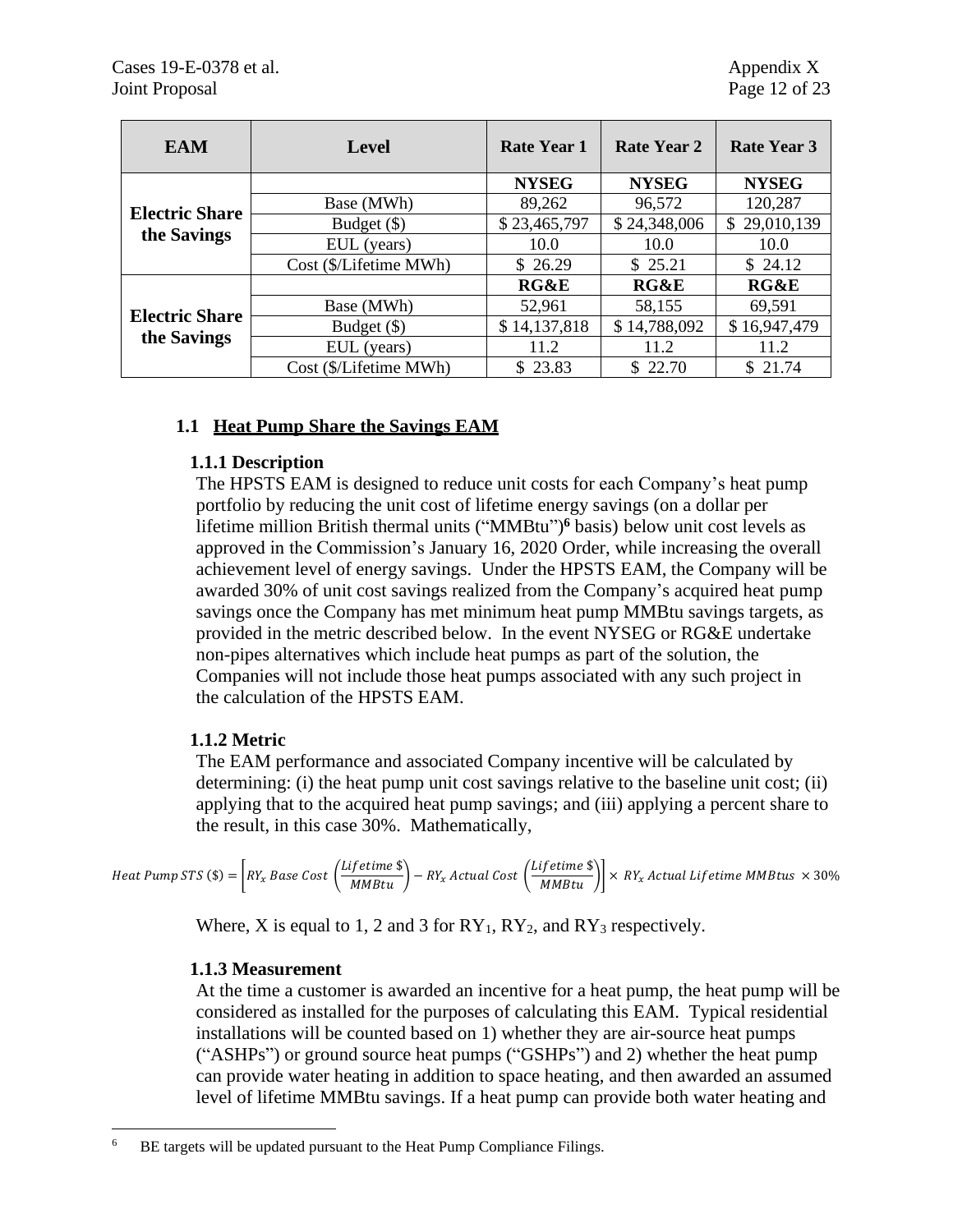space heating, it will be awarded the sum of the appropriate values found in the appropriate table in Section 1.1.5.

Multi-unit residential installations will be counted on a residential proxy basis, whereby a multi-unit installation will be counted as 50% of the number of individual residential units served by the heat pump(s). For example, an apartment building that installs a single, large air-source heat pump for 20 residential customers will be counted as 10 residential ASHP installations.

Commercial and industrial installations will be counted on a residential proxy basis, whereby the square footage of the non-residential installation will be divided by an expected residential square footage of 2,000 sq. ft / per housing unit and then awarded the appropriate number of corresponding residential installations. For example, a commercial installation of an air-source heat pump that serves 40,000 sq. ft. will be considered equivalent to 20 residential ASHP installations.

Mini-split heat pumps ("MSHPs") will be considered to be air-source heat pumps for the purposes of this EAM.

#### **1.1.4 Achievement**

Achievement for this EAM is based on the formula detailed in section 1.2.2 which provides the Companies' incentive. A Company must achieve the base eligible installed MMBtu target levels to be eligible to receive a share of the savings.

### **1.1.5 Targets**

Target levels are given below. Savings can be achieved by either; (i) lowering unit cost (i.e., lowering costs relative to the budget); (ii) increasing MMBtu savings; or (iii) a combination of (i) and (ii).

| <b>EAM</b>       | <b>Level</b>                  | <b>Rate Year 1</b> | Rate Year 2  | <b>Rate Year 3</b> |
|------------------|-------------------------------|--------------------|--------------|--------------------|
|                  |                               | <b>NYSEG</b>       | <b>NYSEG</b> | <b>NYSEG</b>       |
| <b>Heat Pump</b> | Base (MMBtu)                  | 63,614             | 117,911      | 153,328            |
| <b>Share the</b> | Budget (\$)                   | \$6,204,522        | \$10,605,014 | \$13,173,160       |
| <b>Savings</b>   | EUL (years)                   | 19.0               | 19.0         | 19.0               |
|                  | Base Cost (\$/Lifetime MMBtu) | \$5.12             | \$4.72       | \$4.51             |
|                  |                               | RG&E               | RG&E         | RG&E               |
| <b>Heat Pump</b> | Base (MMBtu)                  | 7,541              | 14,206       | 18,304             |
| <b>Share the</b> | Budget $(\$)$                 | \$747,986          | \$1,278,915  | \$1,611,466        |
| <b>Savings</b>   | EUL (years)                   | 19.7               | 19.7         | 19.7               |
|                  | Base Cost (\$/Lifetime MMBtu) | \$5.05             | \$4.58       | \$4.48             |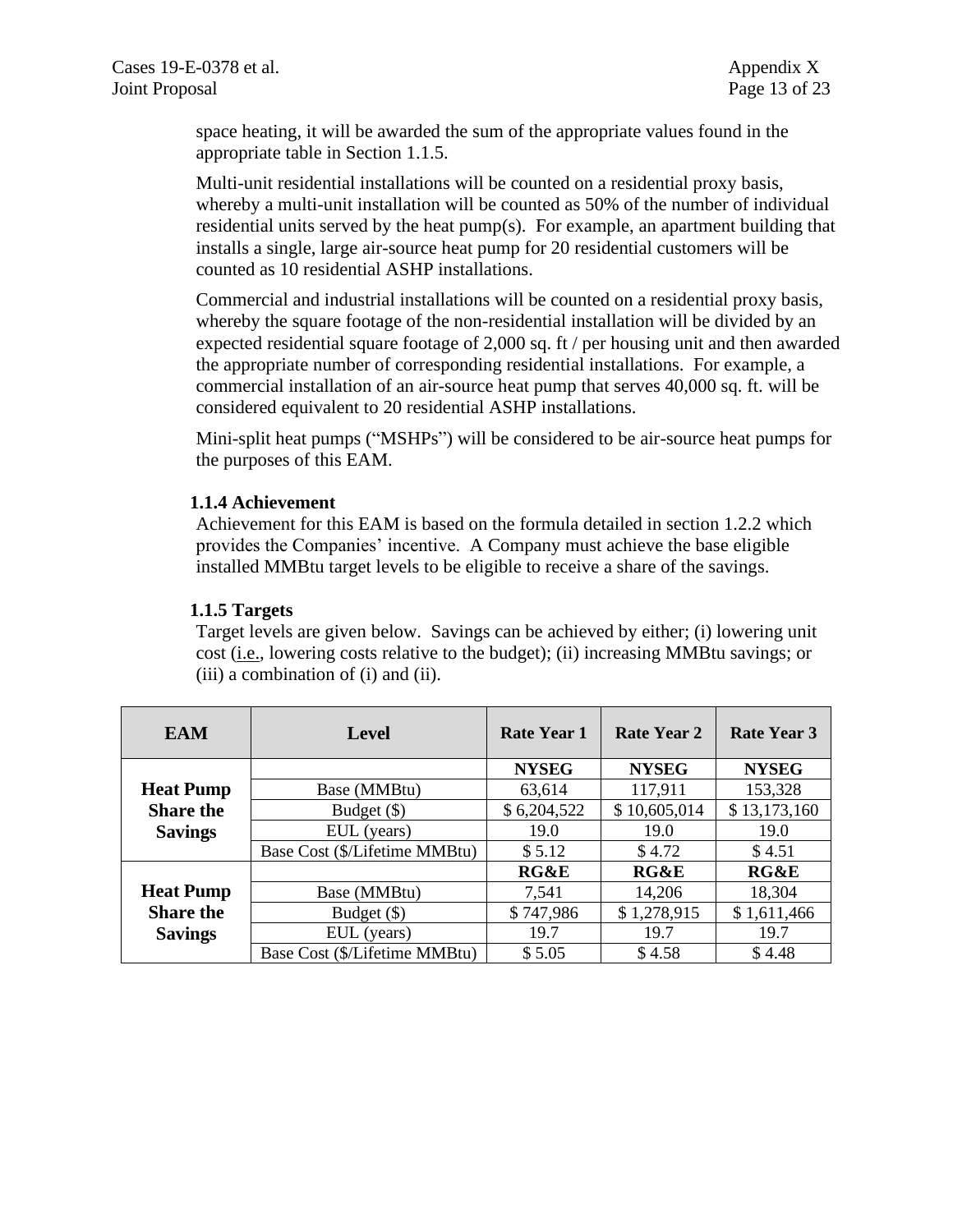| Assumptions <sup>7</sup>           | $NYSEG + RG&E$            |                           |                              |                              |                                                  |  |
|------------------------------------|---------------------------|---------------------------|------------------------------|------------------------------|--------------------------------------------------|--|
|                                    | <b>ASHP</b><br>Space Heat | <b>ASHP</b><br>Water Heat | <b>GSHP</b><br>Space<br>Heat | <b>GSHP</b><br>Water<br>Heat | <b>GSHP</b><br>Water<br>Desuperheat <sup>8</sup> |  |
| <b>Annual Savings</b><br>(MMBtu)   | 54.0                      | 11.2                      | 66.1                         | 13.6                         | 11.2                                             |  |
| EUL (years)                        | 15.0                      | 15.0                      | 25.0                         | 25.0                         | 25.0                                             |  |
| <b>Lifetime Savings</b><br>(MMBtu) | 810.0                     | 168.0                     | 1,652.5                      | 340.0                        | 280.0                                            |  |

# **1.2 Beneficial Electrification EAM**

### **1.2.1 Description**

The BE EAM is designed to measure expected carbon savings over the life of two beneficially electrifying technologies: heat pumps and light-duty electric vehicles ("EVs").

# **1.2.2 Metric**

The EAM performance and associated Company incentive will be calculated by determining the number of heat pumps installed and electric vehicles registered in a given Rate Year. The number of heat pumps and electric vehicles will be multiplied by the expected carbon savings over the life of the technology and measured against target levels set on a Lifetime Savings Tons CO<sub>2</sub>e basis.

# **1.2.3 Measurement**

#### Heat Pumps:

At the time a customer is awarded an incentive for a heat pump, the heat pump will be considered as installed for the purposes of calculating this EAM. Typical residential installations will be counted based on 1) whether they are space-heat only air-source heat pumps or ground source heat pumps, 2) whether they are heat pumps which provide water heating only, 3) whether the heat pumps are used for both space heating and water heating, and 4) whether a ground source heat pump includes a desuperheater, and then awarded an assumed level of lifetime CO<sub>2</sub>e savings. If a heat pump can provide both water heating and space heating, it will be awarded the sum of the appropriate values found in the appropriate table in Section 1.2.5.

Multi-unit residential installations will be counted on a residential proxy basis, whereby a multi-unit installation will be counted as 50% of the number of individual residential units served by the heat pump(s). For example, an apartment building that installs an air-source heat pump for 20 residential customers will be counted as 10 residential ASHP installations.

Commercial and industrial installations will be counted on a residential proxy basis, whereby the square footage of the non-residential installation will be divided by an expected residential square footage of 2,000 sq. ft / per housing unit and then awarded

<sup>&</sup>lt;sup>7</sup> BE targets will be updated pursuant to the Heat Pump Compliance Filings.

Waste heat recovery systems such as those recovering heat from sewage lines will be credited as GSHP Desuperheaters.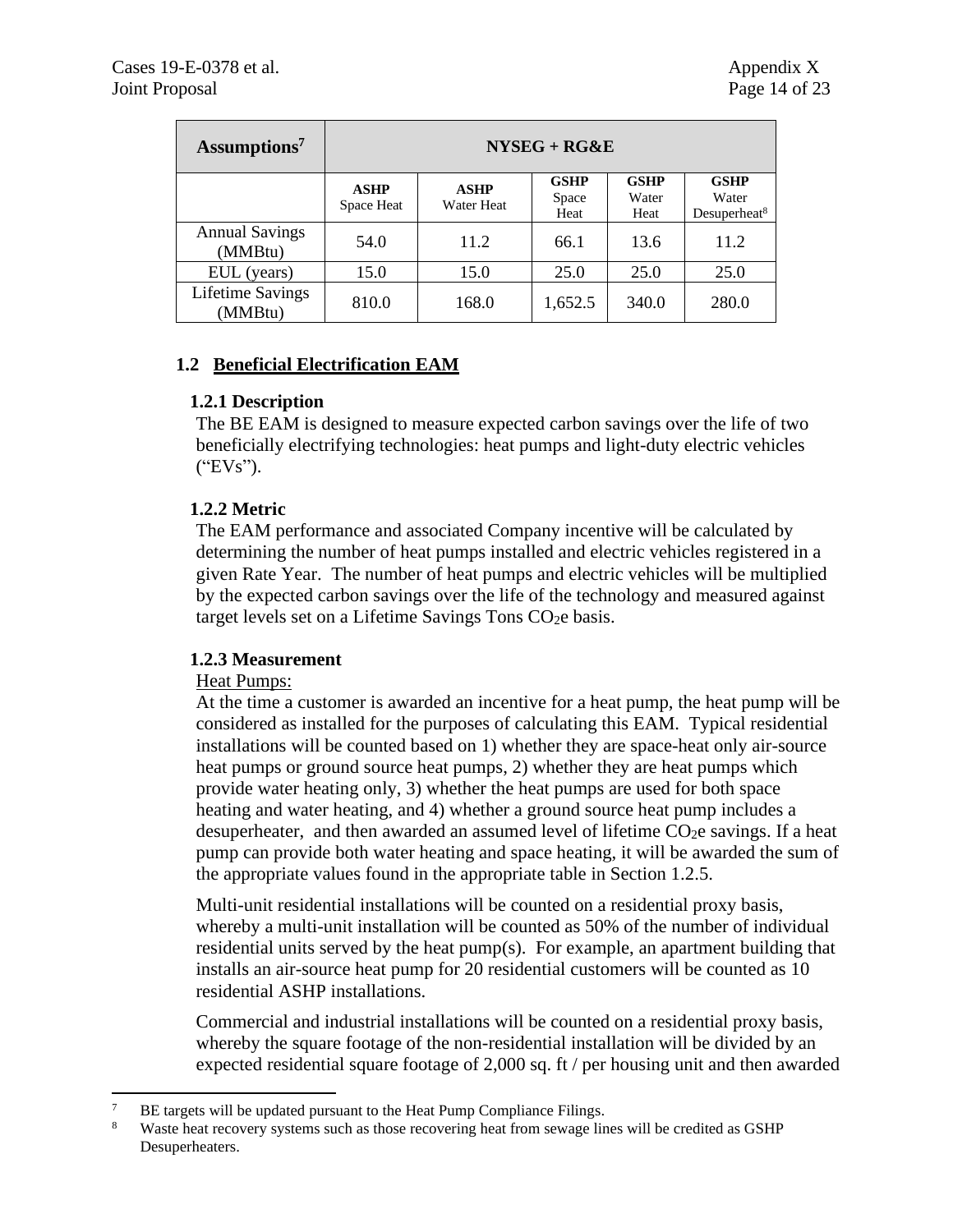the appropriate number of corresponding residential installations. For example, a commercial installation of an air-source heat pump that serves 40,000 sq. ft. will be considered equivalent to 20 residential ASHP installations.

MSHPs will be considered to be air-source heat pumps for the purposes of this EAM.

In the event NYSEG or RG&E undertake non-pipes alternatives which include heat pumps as part of the solution, the Companies will not include those heat pumps associated with any such project in the calculation of the BE EAM.

#### Electric Vehicles:

The Companies will determine the number and type of electric vehicles (battery or plug-in hybrid) by querying local municipality vehicle registration data over a given rate year. The number and type of EVs will then be multiplied by the appropriate number of lifetime tons  $CO<sub>2</sub>e$  savings, as detailed in Section 1.3.5 in the Table "Electric Vehicle Assumptions."

#### **1.2.4 Achievement**

To determine achievement, lifetime tons of  $CO<sub>2</sub>e$  savings from both heat pumps and electric vehicles will be added together and measured against the target levels identified above. The minimum, midpoint, and maximum will be set at 5%, 25%, and 50%, respectively, above the baseline target level.

#### **1.2.5 Targets**

Target levels are given below. The maximum target level will be 50% above the baseline target.

| <b>EAM</b>                                                         | Level           | <b>Rate Year 1</b> | Rate Year 2  | <b>Rate Year 3</b> |
|--------------------------------------------------------------------|-----------------|--------------------|--------------|--------------------|
|                                                                    |                 | <b>NYSEG</b>       | <b>NYSEG</b> | <b>NYSEG</b>       |
| <b>Beneficial</b>                                                  | <b>Baseline</b> | 319,860            | 493,233      | 633,066            |
| <b>Electrification</b>                                             | Minimum         | 335,853            | 517,894      | 664,720            |
| (Lifetime CO <sub>2</sub> e)<br>Savings)                           | Midpoint        | 399,825            | 616,541      | 791,333            |
|                                                                    | Maximum         | 479,790            | 739,849      | 949,600            |
|                                                                    |                 | RG&E               | RG&E         | RG&E               |
| <b>Beneficial</b>                                                  | <b>Baseline</b> | 99,823             | 142,661      | 181,697            |
| <b>Electrification</b><br>(Lifetime CO <sub>2</sub> e)<br>Savings) | Minimum         | 104,814            | 149,794      | 190,782            |
|                                                                    | Midpoint        | 124,779            | 178,327      | 227,121            |
|                                                                    | Maximum         | 149,735            | 213,992      | 272,545            |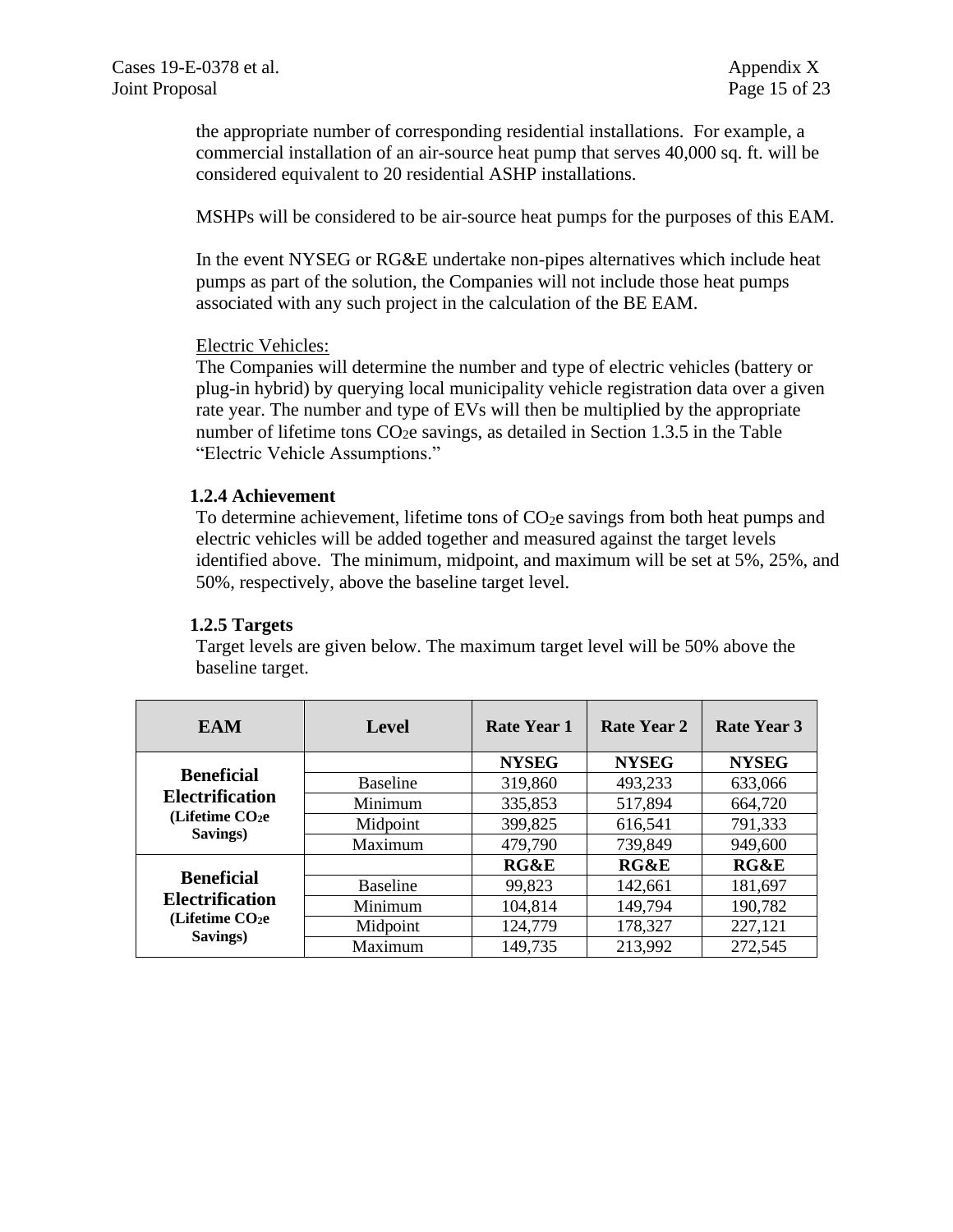| <b>Heat Pump Assumptions<sup>9</sup></b> | <b>ASHP</b><br>Space Heat | <b>ASHP</b><br>Water Heat | <b>GSHP</b><br>Space Heat | <b>GSHP</b><br><b>Water Heat</b> | <b>GSHP</b><br>Water<br>Desuperheat <sup>10</sup> |
|------------------------------------------|---------------------------|---------------------------|---------------------------|----------------------------------|---------------------------------------------------|
| (per residential HP)                     | <b>NYSEG</b>              | <b>NYSEG</b>              | <b>NYSEG</b>              | <b>NYSEG</b>                     | <b>NYSEG</b>                                      |
| Lifetime Savings (tons $CO2e$ )          | 78.8                      | 11.2                      | 146.1                     | 21.4                             | 18.7                                              |
|                                          | RG&E                      | RG&E                      | RG&E                      | RG&E                             | RG&E                                              |
| Lifetime Savings (tons $CO2e$ )          | 61.8                      | 11.2                      | 117.7                     | 21.4                             | 18.7                                              |

| <b>Electric Vehicle</b><br><b>Assumptions</b> | <b>Battery Electric</b><br><b>Vehicles</b> | <b>Plug-In Hybrid</b><br><b>Electric Vehicles</b> |
|-----------------------------------------------|--------------------------------------------|---------------------------------------------------|
| (per light-duty EV)                           | NYSEG / RG&E                               | NYSEG / RG&E                                      |
| Annual Savings (tons $CO2e$ )                 | 3.7                                        | 3.2                                               |
| EUL (years)                                   | 10.0                                       | 10.0                                              |
| Lifetime Savings (tons $CO2e$ )               | 37.4                                       | 317                                               |

# **1.3 DER Utilization EAM**

### **1.3.1 Description**

The DER Utilization EAM is designed to measure expected annual MWhs from two common Distributed Energy Resources: Solar and Energy Storage. These values will be measured as the amount of MWs interconnected by each Company over a given Rate Year.

### **1.3.2 Metric**

The EAM performance and associated Company incentive will be calculated by determining the MWs of solar and energy storage successfully interconnected by each Company in a given Rate Year. The amount of MWs of solar and storage will then be multiplied by the expected annual output to be measured against target levels set on an annual MWh basis.

#### **1.3.3 Measurement**

Installations of solar and storage with an online date during a particular Rate Year will be counted towards achievement of the DER EAM. The Companies will measure and report the MWs of solar and storage interconnected, and then multiply that number by the appropriate conversion factors identified in Section 1.4.5.

#### **1.3.4 Achievement**

To determine achievement, annual MWhs from both solar and energy storage will be added together and measured against the target levels. The minimum, midpoint, and maximum will be set at 5%, 25%, and 50%, respectively, above the baseline target level.

#### **1.3.5 Targets**

Target levels are given below. The maximum target level will be 50% above the baseline target.

<sup>&</sup>lt;sup>9</sup> BE targets will be updated pursuant to the Heat Pump Compliance Filings.<br><sup>10</sup> Wests best recovery systems such as those recovering best from several lines.

Waste heat recovery systems such as those recovering heat from sewage lines will be credited as GSHP Desuperheaters.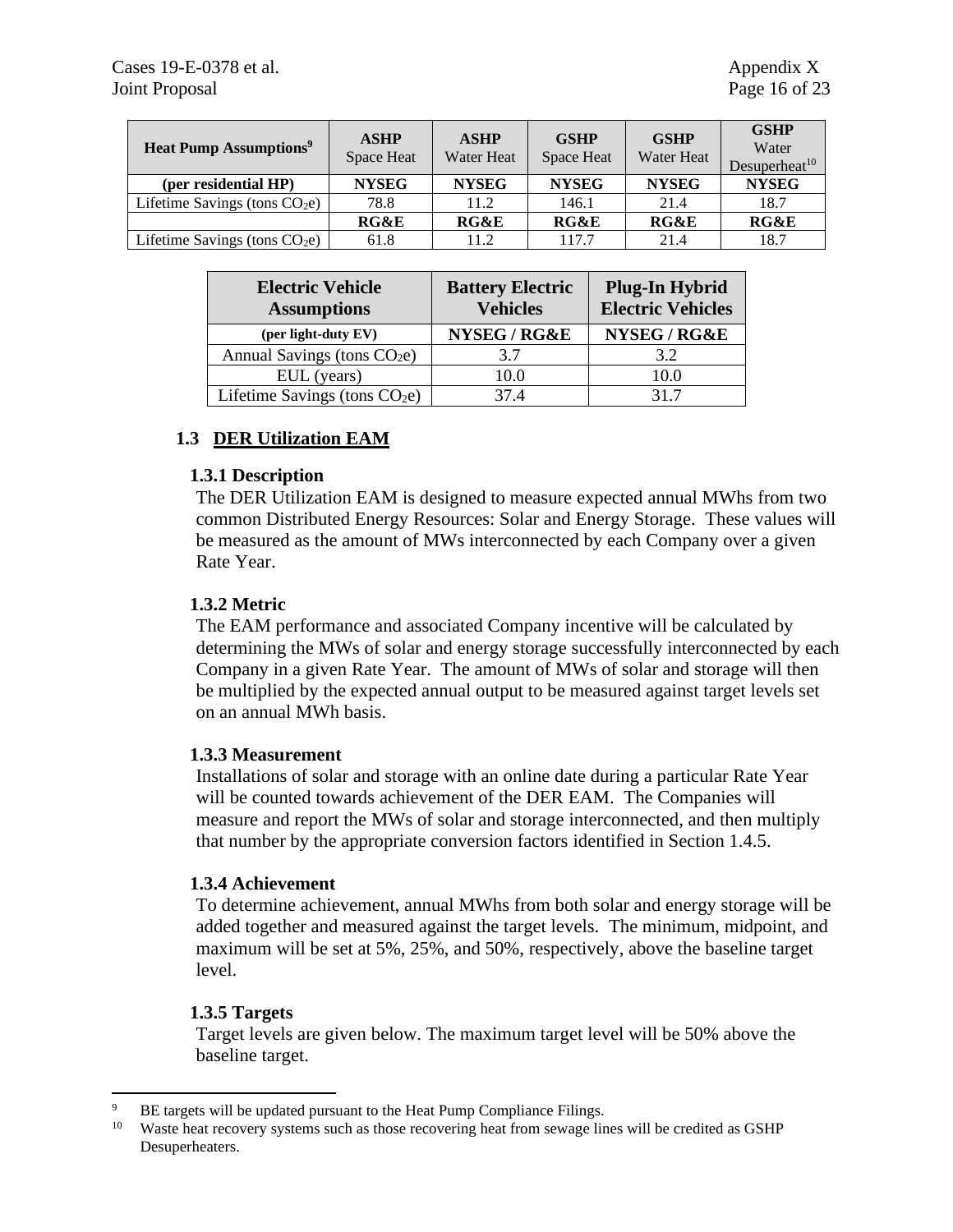| <b>EAM</b>                             | <b>Level</b>    | Rate Year 1     | Rate Year 2  | Rate Year 3     |
|----------------------------------------|-----------------|-----------------|--------------|-----------------|
|                                        |                 | <b>NYSEG</b>    | <b>NYSEG</b> | <b>NYSEG</b>    |
|                                        | <b>Baseline</b> | 94,578          | 67,297       | 97,542          |
| <b>DER Utilization</b><br>(Annual MWh) | Minimum         | 99,307          | 70,662       | 102,420         |
|                                        | Midpoint        | 118,223         | 96,700       | 145,759         |
|                                        | Maximum         | 141,867         | 131,134      | 203,508         |
|                                        |                 | <b>RG&amp;E</b> | RG&E         | <b>RG&amp;E</b> |
| <b>DER Utilization</b><br>(Annual MWh) | <b>Baseline</b> | 43,200          | 32,716       | 43,224          |
|                                        | Minimum         | 45,360          | 34,352       | 45,385          |
|                                        | Midpoint        | 54,000          | 53,736       | 86,503          |
|                                        | Maximum         | 64,800          | 79,894       | 142,771         |

| <b>DER</b> Assumptions                     | NYSEG / RG&E |
|--------------------------------------------|--------------|
| Solar Capacity Factor (MW-AC)              | 17.7%        |
| Annual Solar Output (MWh / MW-AC)          | 1,550.5      |
|                                            |              |
| Storage Daily Operation (hours/day)        |              |
| Annual Storage Output (MWh / MW installed) | 1,460.0      |

# **1.4 Electric Peak Reduction EAM**

#### **1.4.1 Description**

This EAM incentivizes NYSEG and RG&E to deliver New York Control Area ("NYCA") coincident electric system peak reductions that provide additional system benefits and lower supply costs to customers. To the extent that there is a decline in the actual weather normalized NYCA coincident electric system peak below the rate year baseline level established for the EPR EAM, the Companies will receive an incentive under the EPR EAM.

# **1.4.2 Metric**

The minimum, midpoint, and maximum levels of achievement are set below the adjusted NYISO Installed Capacity forecast Gold Book update issued in December prior to each rate year, with a downward revision of the lower bound of the 95% Confidence Interval ("CI"), based on the last five years of historical data (the difference between the New York Independent System Operator ("NYISO") Installed Capacity ("ICAP") forecast and actual peak contribution). The minimum, midpoint, and maximum targets will be 0.25, 1, and 1.75 Standard Deviations below the 95% CI lower interval.

The data used will be each Company's peak contribution, exclusive of co-ops and municipal loads (utility only data figures).

The EAM will always use the most recent five years of historical data. For example, Rate Year 1 (Summer 2020) will use the five-year historical period from 2015 through 2019. Rate Year 2 (Summer 2021) will use the five-year historical period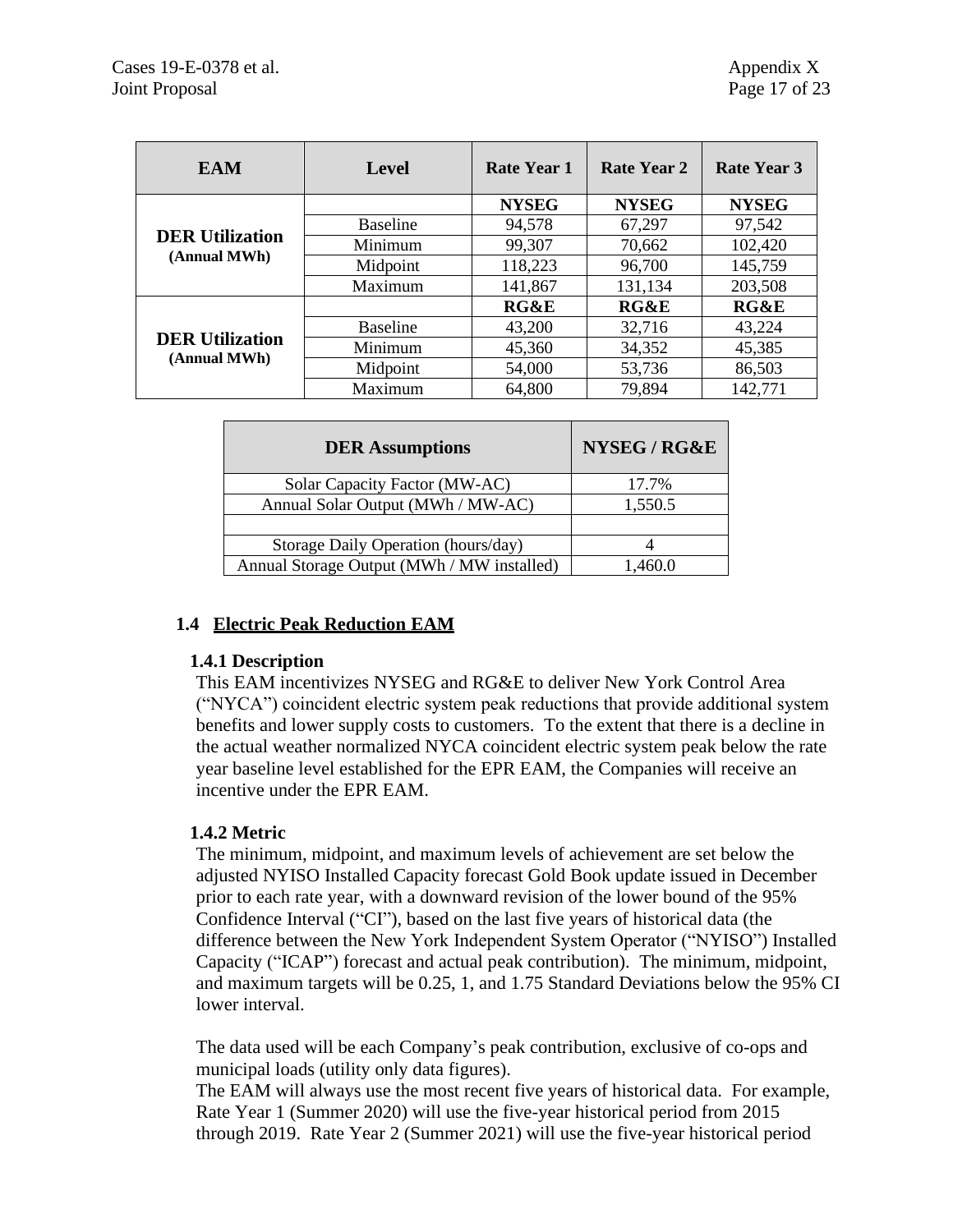from 2016 through 2020.

# **1.4.3 Measurement**

All data used will come from the NYISO. Peak load forecasts and actuals will be reported by the NYISO and then used to determine EAM achievement.

# **1.4.4 Achievement**

Achievement will be determined as the current Rate Year's coincident NYISO peak contribution relative to expected target levels.

# **1.4.5 Targets**

| EAM                                            | <b>Level</b>              | $RY_1$<br>(Summer 2020) | $RY_1$<br>(Summer 2020) |
|------------------------------------------------|---------------------------|-------------------------|-------------------------|
| <b>Electric Peak</b><br><b>Reduction (MWs)</b> |                           | <b>NYSEG</b>            | <b>RG&amp;E</b>         |
|                                                | Baseline (NYISO Forecast) | 3074.7                  | 1,531.6                 |
|                                                | Minimum                   | 3020.9                  | 1,484.9                 |
|                                                | Midpoint                  | 2994.3                  | 1,461.2                 |
|                                                | Maximum                   | 2967.8                  | 1,437.6                 |

Note: 2021 and 2022 forecasts cannot be calculated until December of the year prior, based on NYISO's Gold Book forecast for peak load that upcoming year. The forecast will include the past five years of historical data. For example, the 2022 EPR target levels will be based on the historical forecast and actual peak data from 2017-2021.

# *2.0 Gas EAMs*

# **1.1 Gas Share the Savings EAM**

# **1.1.1 Description**

The GSTS EAM is designed to reduce unit costs for each Company's gas energy efficiency portfolio by reducing the unit cost of lifetime energy savings (on a dollar per lifetime million British thermal units (MMBtu) basis) below unit cost levels as approved in the Commission's December 13, 2018 Order and January 16, 2020 Order, while increasing the overall achievement level of energy savings. Under the GSTS EAM, the Company will be awarded 30% of unit cost savings realized from the Company's acquired gas EE savings once the Company has met minimum gas EE lifetime savings targets, as provided in the metric described below.

# **1.1.2 Metric**

The EAM performance and associated Company incentive will be calculated by determining: (i) the gas EE unit cost savings relative to the baseline unit cost; (ii) applying that to the acquired EE savings; and (iii) applying a percent share to the result, in this case 30%. Mathematically,

$$
Gas STS ($)= \left[ RY_x Base Cost \left( \frac{Lifetime $}{MMBtu} \right) - RY_x Actual Cost \left( \frac{Lifetime $}{MMBtu} \right) \right] \times RY_x Actual Lifetime MMBtus \times 30\%
$$

Where, X is equal to 1, 2 and 3 for  $RY_1$ ,  $RY_2$ , and  $RY_3$  respectively.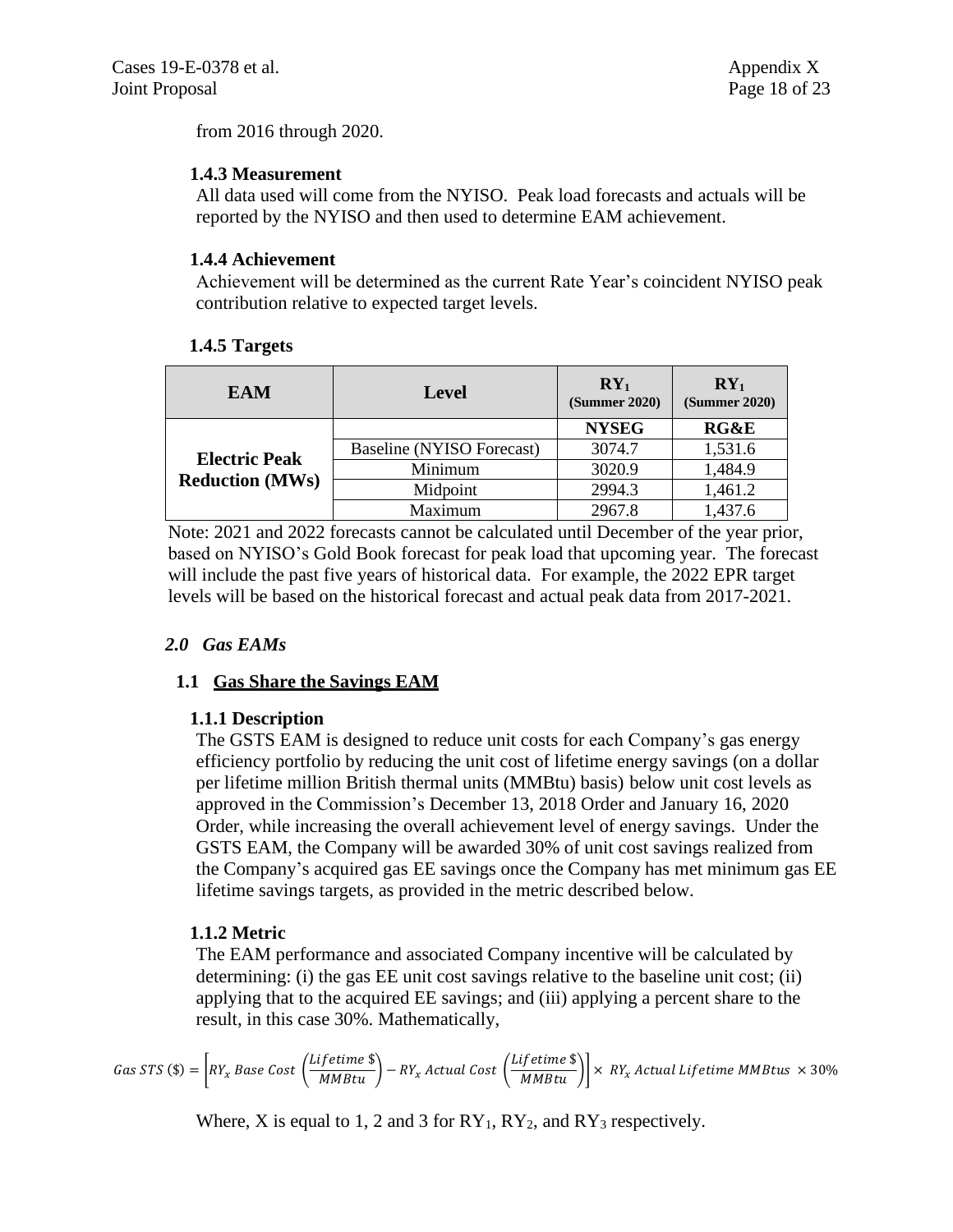# **1.1.3 Measurement**

The applicable TRM, at the time savings are acquired, will be used for each EE measure in a particular RY. The acquired savings will be determined on a gross verified savings basis. Each Company will file its applicable System Energy Efficiency Plan ("SEEP") in Cases 15-M-0252 and 18-M-0084 based on the reporting schedule as defined in Clean Energy Guidance Document CE-02 adopted July 15, 2015 in Case 15-M-0252 – In the Matter of Utility Energy Efficiency Programs.

# **1.1.4 Achievement**

Achievement for this EAM is based on the formula detailed in section 2.1.2 which provides the Companies' incentive. A Company must achieve the base eligible installed MMBtu target levels to be eligible to receive a share of the savings.

### **1.1.5 Targets**

Target levels are given below. Savings can be achieved by either: (i) lowering unit cost (i.e., lowering costs relative to the budget); (ii) increasing MMBtu savings; or (iii) a combination of (i) and (ii).

| <b>EAM</b>                             | <b>Level</b>                  | <b>Rate Year 1</b> | Rate Year 2  | Rate Year 3     |
|----------------------------------------|-------------------------------|--------------------|--------------|-----------------|
| <b>Gas Share the</b><br><b>Savings</b> |                               | <b>NYSEG</b>       | <b>NYSEG</b> | <b>NYSEG</b>    |
|                                        | Base (MMBtu)                  | 132,141            | 149,818      | 167,658         |
|                                        | Budget (\$)                   | \$2,897,761        | \$4,220,725  | \$5,221,802     |
|                                        | EUL (years)                   | 15.4               | 15.4         | 15.4            |
|                                        | Base Cost (\$/Lifetime MMBtu) | \$1.42             | \$1.83       | \$2.02          |
| <b>Gas Share the</b><br><b>Savings</b> |                               | <b>RG&amp;E</b>    | RG&E         | <b>RG&amp;E</b> |
|                                        | Base (MMBtu)                  | 153,246            | 172,393      | 192,920         |
|                                        | Budget (\$)                   | \$2,965,890        | \$3,915,064  | \$4,612,178     |
|                                        | EUL (years)                   | 14.6               | 14.6         | 14.6            |
|                                        | Base Cost (\$/Lifetime MMBtu) | \$1.33             | \$1.56       | \$1.64          |

# **1.2 Gas Heating Load Peak Reduction ("GPR") EAM**

# **1.2.1 Description**

This EAM incentivizes NYSEG and RG&E to deliver gas system peak reductions that provide additional system benefits and lower supply costs to customers. To the extent that there is a decline in the actual weather adjusted gas system peak below the prior rate year baseline level established for the GPR EAM, the Company will receive an incentive under the GPR EAM. The minimum, midpoint, and maximum levels of achievement are set below the prior year gas heat factor. The minimum, midpoint, and maximum targets will be 0.25, 1, and 1.75 Standard Deviations, respectively, below the prior year heat factor.

# **1.2.2 Metric**

The minimum, midpoint, and maximum levels of achievement are set below the heating only load prior year's heat factor (heating load divided by heating degree days ("HDD") for each Company. The minimum, midpoint, and maximum targets will be 0.25, 1, and 1.75 Standard Deviations of the prior five years below the prior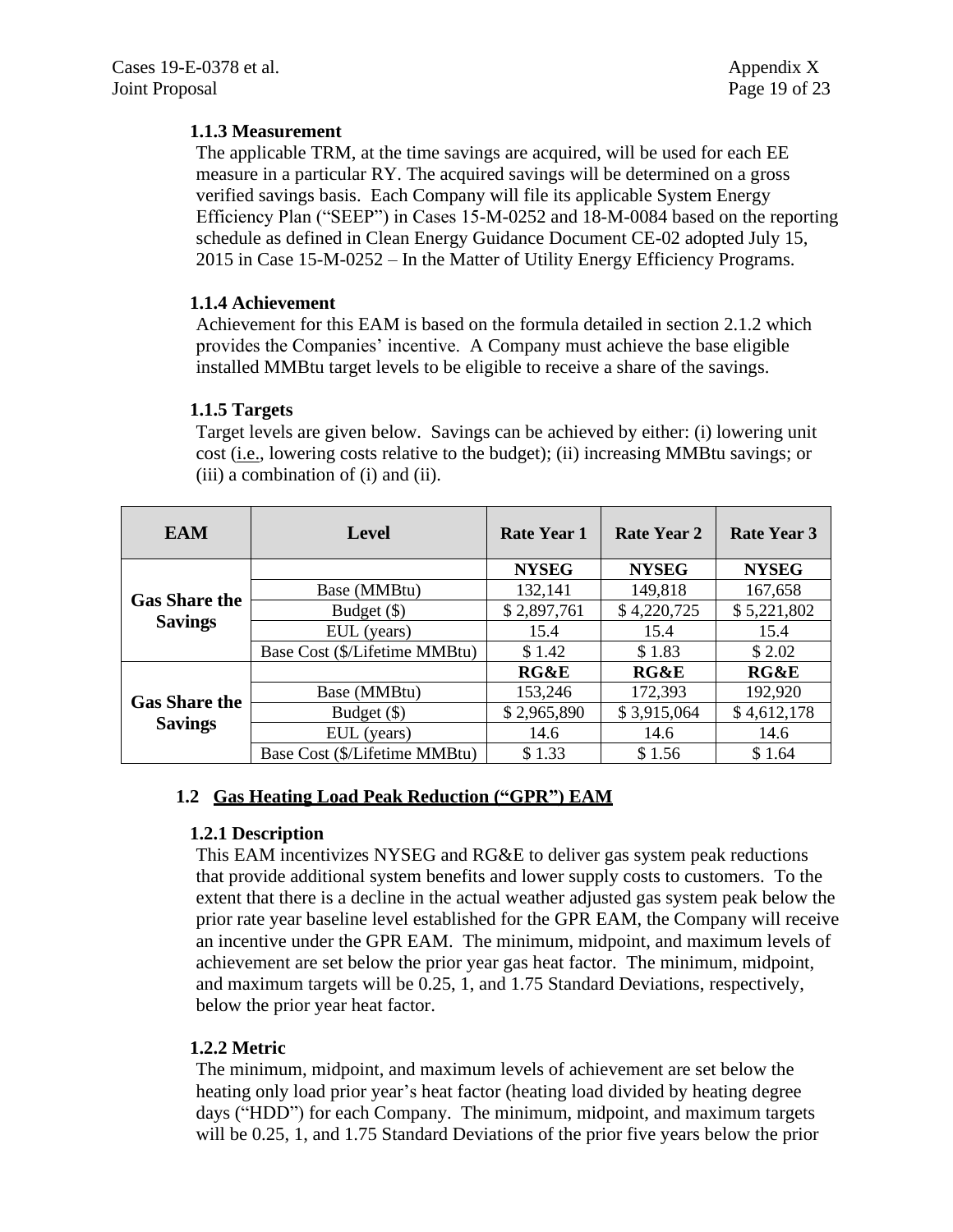year heat factor for each Company.

#### NYSEG:

The "heat factor" for the peak day sendout is first calculated for the five years prior. Because NYSEG is a diverse territory with non-coincident peak day sendouts (different parts of the territory peak on different days), the weighted average sum of the various pooling areas' respective peak day sendouts and associated heating degree days will be used to calculate a single weighted-average figure for NYSEG to determine EAM achievement.

For the purposes of this metric, NYSEG's heat factor will be considered as the weighted average of seven pooling area components Dominion, Columbia, Tennessee, Orange & Rockland, Algonquin, North County, and Iroquois. For each pooling area component, the peak day winter sendout will be calculated as measured, then adjusted to remove the effects of: (i) interruptible customer usage; and (ii) baseline non-heating gas usage. Interruptible customer usage will be determined as the peak day usage for customers on an interruptible rate tariff. Baseline nonheating usage will be determined as the highest single day sendout during the preceding summer, less interruptible and daily-metered customer usage (on the summer peak day).

The weighted average sum of each pooling area peak day sendout less interruptible customer usage and baseline non-heating usage will be considered to be the aggregate peak day sendout for NYSEG. The weighted average sum of each pooling area's corresponding heating degree day (i.e., the HDD associated with each pooling area's peak day sendout) will be considered to be the aggregate HDDs for NYSEG.

For each of the prior five years, the aggregated peak day sendout for NYSEG will be divided by the aggregate peak day HDD's to determine a single annual heat factor. A simple linear regression is run on the prior five years of heat factors to determine a trendline and standard deviation.

The minimum, midpoint, and maximum targets are set as 0.25, 1, and 1.75 Standard Deviations (from the five-year regression), respectively, below the most recent year's heat factor.

#### RG&E:

The "heat factor" for the peak day sendout is first calculated for the five years prior. For the purposes of this metric, RG&E's heat factor will be considered as the measured peak day winter sendout, then adjusted to remove the effects of: (i) interruptible customer usage; (ii) baseline non-heating gas usage; and (iii) large customer usage. Interruptible customer usage will be determined as the peak day usage for customers on an interruptible rate tariff. Baseline non-heating usage will be determined as the highest single day sendout during the preceding summer, less interruptible, daily-metered, and large customer usage (on the summer peak day). The large customer peak day usage will be removed from RG&E's peak day sendout. The resulting adjusted peak day sendout value will be considered to be the adjusted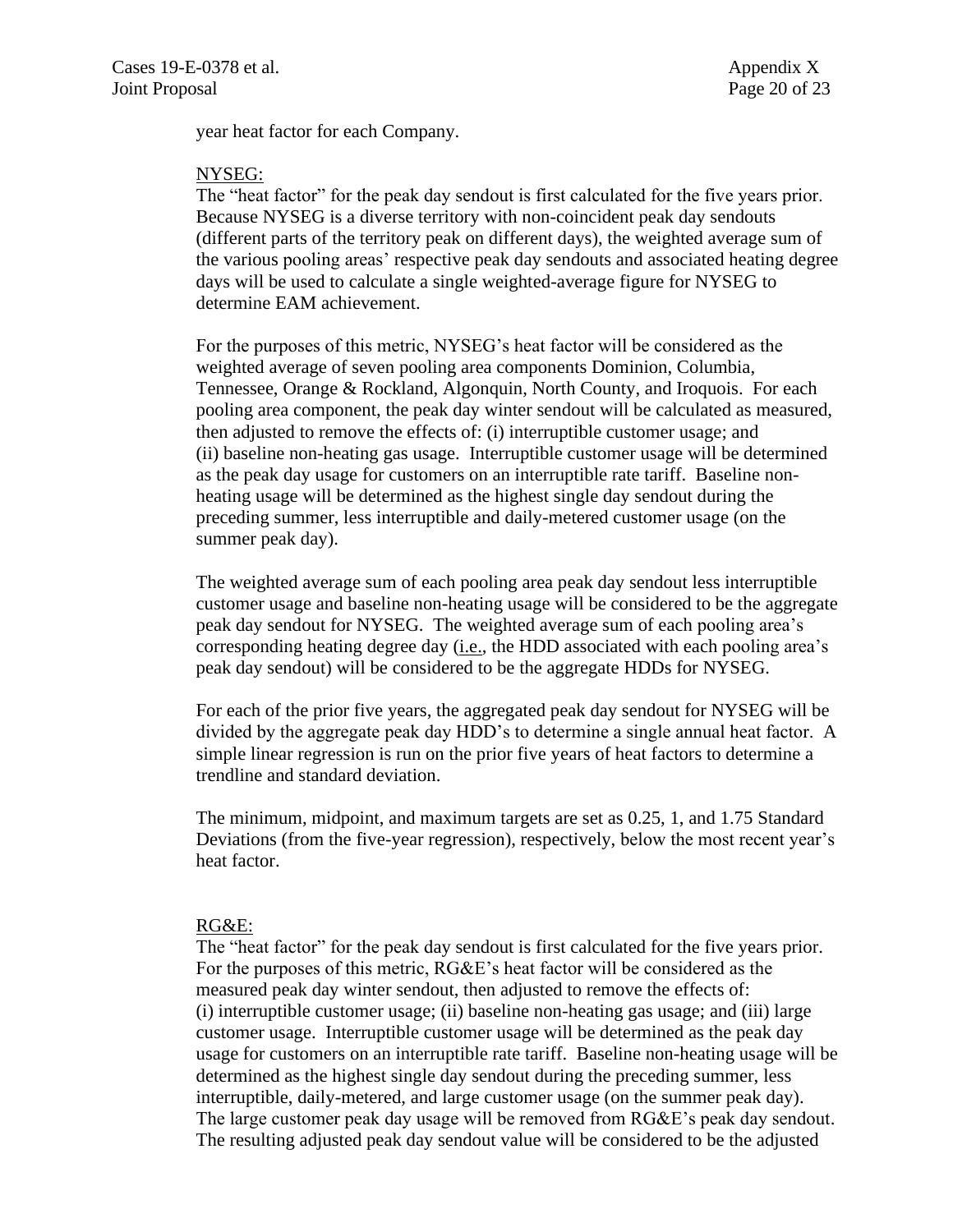peak day sendout for RG&E. The HDDs for the peak day will be used as measured.

For each of the prior five years, the adjusted peak day sendout for RG&E will be divided by the peak day HDD's to determine a single annual heat factor. A simple linear regression is run on the prior five years of heat factors to determine a trendline and standard deviation.

The minimum, midpoint, and maximum targets are set as 0.25, 1, and 1.75 Standard Deviations (from the five-year regression), respectively, below the most recent year's heat factor.

#### **1.2.3 Measurement**

The current year's heat factor will be determined as detailed above and measured against the target reduction levels to determine achievement. The current year's heat factor will then be used as next year's baseline level and included in a new regression model to determine next year's target levels as explained above. The standard deviation from the regression will always use the most recent five years of historical data.

For example, RY1 (Winter 2020/2021) will use the five-year historical period from Winter 2015/2016 through Winter 2019/2020. RY2 (Winter 2021/2022) will use the five-year historical period from Winter 2016/2017 through Winter 2020/2021.

#### **1.2.4 Achievement**

Achievement will be determined as the current year's aggregate heat factor as a percentage reduction below the prior year's heat factor relative to expected target levels.

| <b>EAM</b>                                       | Level                             | $RY_0$<br>(Winter 2019/2020) | $\mathbf{RY}_{0}$<br>(Winter 2019/2020) |
|--------------------------------------------------|-----------------------------------|------------------------------|-----------------------------------------|
|                                                  |                                   | <b>NYSEG</b>                 | RG&E                                    |
|                                                  | Baseline (Prior Year Heat Factor) | 5,400                        | 5,366                                   |
| <b>Gas Heating Load</b><br><b>Peak Reduction</b> | Minimum                           | 0.4%                         | 1.4%                                    |
|                                                  | Midpoint                          | 1.5%                         | 5.7%                                    |
|                                                  | Maximum                           | 2.6%                         | 9.9%                                    |

#### **1.2.5 Targets**

Note: The numbers shown for Winter 2019/2020, Rate Year 0. For Rate Year 1 (Winter 2020/2021), Rate Year 2 (Winter 2021/2022), and Rate Year 3 (Winter 2022/2023) forecasts cannot be calculated until the prior year, based on the past 5 years of historical data. For example, the  $RY_1$  (Winter 2020/2021) GPR target levels will be based on the actual peak data from Winter 2015/2016 through Winter 2019/2020.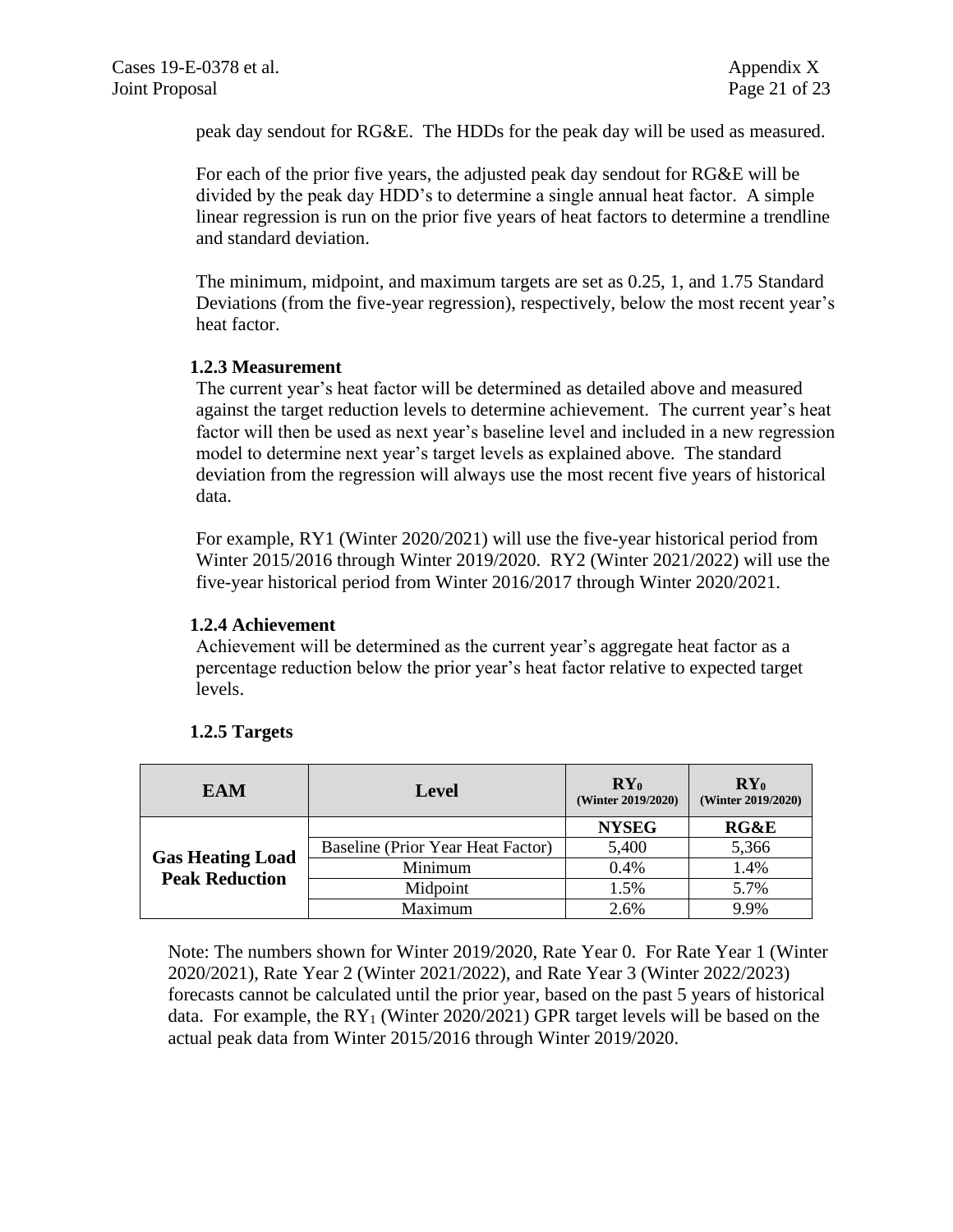### **EAM REPORTING REQUIREMENTS**

On July 31, 2021, 2022, and 2023, NYSEG and RG&E will each make a compliance filing ("EAM Compliance Filing") to the Commission showing the calculation of incentives earned under each EAM for the Rate Year preceding the filing. Within 30 calendar days of filing the EAM Compliance Filing, the Companies will convene an informational meeting either in person or via teleconference of all interested parties to these proceedings to review the Companies' calculation of the EAM for each Business. The Companies will also file with the Secretary quarterly reports no later than 60 days after the end of each calendar quarter to describe the Companies' progress toward each EAM's metric's targets, the actions taken by the Companies to achieve target performance, and a forecast of whether the Companies expect to meet annual EAM targets.

#### **RECOVERY OF EAM INCENTIVES**

The Companies will be permitted to recover earned EAM incentives through a surcharge mechanism beginning 90 days after making its EAM Compliance Filing. NYSEG shall recover earned Electric EAMs through its Non-Bypassable Charge and earned Gas EAMs through a separate surcharge. RG&E shall recover earned Electric EAMs through its Non-Bypassable Charge and earned Gas EAMs through a separate surcharge. To determine responsibility for earned EAM awards amongst Service Classifications, the Companies will allocate the ESTS and HPSTS EAMs using the same allocation method to allocate Energy Efficiency-EE Tracker costs to service classes.

For NYSEG, the Energy Efficiency-EE Tracker cost allocation is as follows: (1) 83.81% is based on energy (i.e., kWh); (2) 5.84% is based on a 2 Coincident Peak ("CP") demand allocator; (3) 4.34% is based on a 12 CP demand allocator; (4) 2.42 is based on a primary non-coincident peak ("NCP") demand allocator; and (5) 3.59 % is based on a secondary NCP demand allocator.

For RG&E, the Energy Efficiency-EE Tracker cost allocation is as follows: (1) 83.43% is based on energy; (2) 6.53% is based on a 1CP demand allocator; (3) 3.38% is based on a 12 CP demand allocator; (4) 1.72% is based on a primary NCP demand allocator; and (5) 4.95% is based on a secondary NCP demand allocator.

The Companies will allocate EAM awards to Service Classifications for the BE EAM using transmission demand (12 CP), primary demand, secondary demand, and energy allocators with each carrying equal weight using the energy allocator. For the DER Utilization EAM, the Companies will allocate EAM awards to Service Classifications using transmission demand (12CP), primary demand, secondary demand, and energy allocators with each carrying equal weight. For the EPR EAM, the Companies will allocate EAM awards to Service Classification using the transmission demand allocator (12 CP). For the GSTS EAM, the Companies will allocate EAM awards to Service Classifications using the same allocation method to allocate Energy Efficiency-EE Tracker costs to service classes for both Companies, where the 83.81% is based on energy (i.e., therms) and 16.19% is based on peak day design demand allocator. For the Gas Heating Load Peak Demand EAM, the Companies will allocate EAM awards to Service Classifications using the gas peak day design demand allocator.